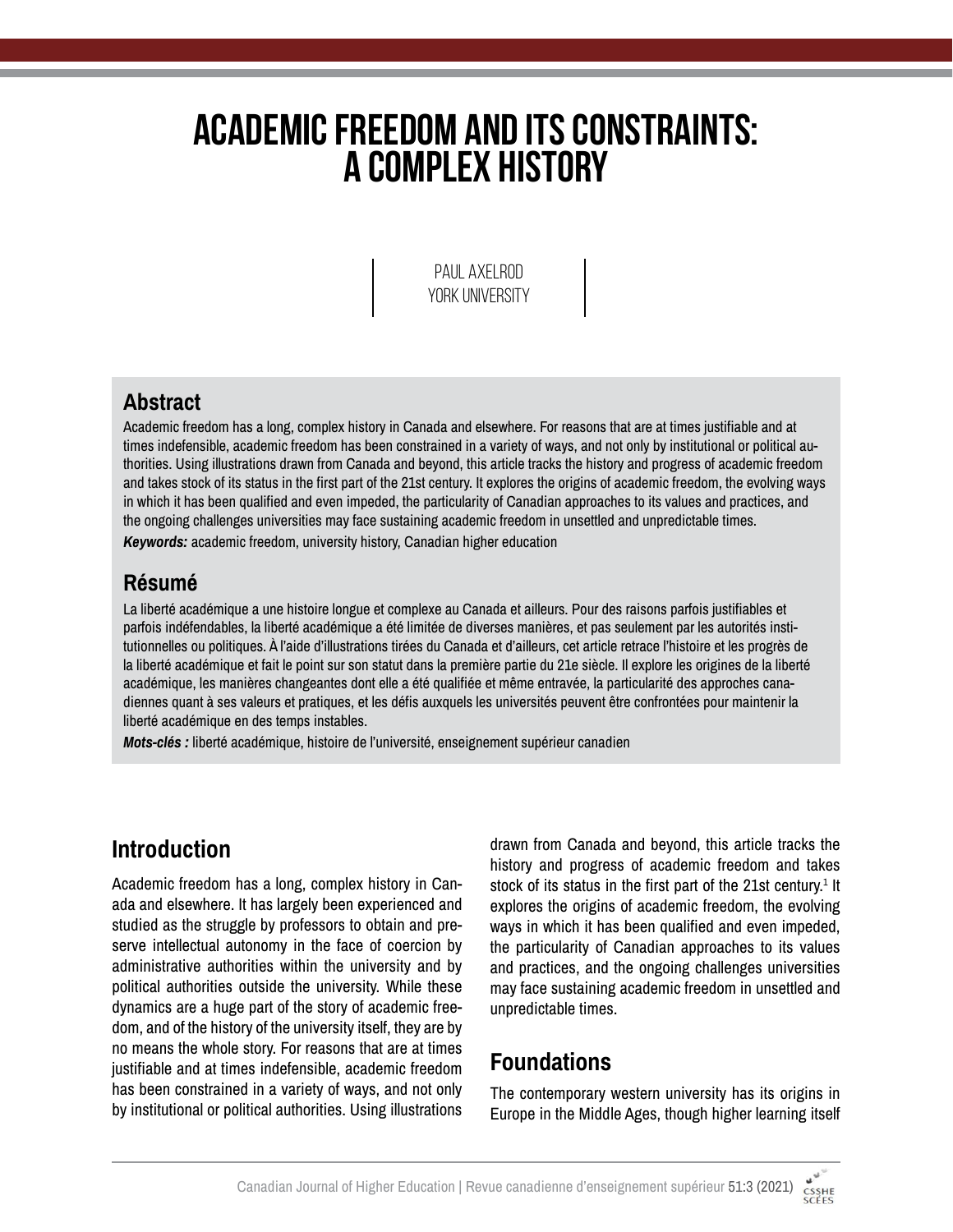has much deeper roots that extend well beyond Europe. Chinese, Indian, and Egyptian scholars and scribes, not to mention those illustrious thinkers of ancient Greece and Rome, contributed to philosophical and scientific thought long before the founding of the Universities of Bologna, Oxford, and Paris (Domonkos, 1977; Kimball, 1995).

By the fifteenth century the *universitas*—a community of scholars—had been established throughout Europe and functioned under papal authority. A form of academic freedom existed in practice, if not in theory. There were deep debates over theology and philosophy that consumed the intellectual energies of medieval scholars. Faith in God was a given, and the learning of received religious texts was essential. Was there room for critical thinking and analysis within this Catholic intellectual universe?

Peter Abelard, a Parisian teacher and philosopher in the early 12th century, thought so. He argued that logic ought to be used in the contemplation of Christian doctrine; in this way, faith could coexist with reason and reflection. Some of Abelard's contemporaries disagreed and sought to silence him; he was hounded and exiled throughout his academic career. He was also castrated by relatives of Eloise, a former student, with whom he had an affair (Clanchy, 1997). Medieval higher education certainly fostered debate, but there were clear limits to an academic's freedom (Courtenay, 1989).

Inspired by classical Greek thought, some Renaissance writers and artists sought to free scholarship from conventional restraints in order to explore the full range of human beliefs and actions, but universities remained, for the most part, unreceptive to such pleas, as the conviction of Galileo for heresy demonstrated. The Protestant Reformation broadened the parameters of acceptable religious inquiry but still imposed strict theological limits on academic teaching and writing.

Doors opened considerably to scientific thought and critical inquiry during the Enlightenment. Scottish universities were especially receptive to newer philosophical perspectives by such scholars as David Hume, whose skeptical thinking challenged both theological and recent materialist ideas about the nature of reality. But such tolerance was not universal and not all Enlightenment intellectuals—or their ideas—were welcomed in the halls of higher learning. When, in the early 1700s, Yale senior students sought to circulate John Locke's *Essay Concerning Toleration* (Locke, 2006), the university president "reprimanded them and insisted that, under penalty of forfeiting their degrees, they make a public confession of their sin in undertaking the project" (Brubacher & Rudy, 1976, p. 309). American faculty and students who challenged slavery or who took other subversive positions were also at risk in the post-Enlightenment era.

It should be noted, however, that champions of religious colleges and universities, past and present, have believed that academic freedom cannot only be reconciled with their institutions' missions, but strengthened by them as well. Charles L. Glenn (2010) writes:

Teaching is not a solitary enterprise.… Medieval universities were corporate bodies of professors who could take for granted, in large measure, a common worldview and a common faith, who joined at great occasions in common liturgies – how difficult it is today, in a great university, to persuade the faculty to come together for any occasion!... We have no common ground on which to meet, even to quarrel. Surely the freedom of a professor to teach is enhanced if he can teach within a shared framework of meaning, sustained by what colleagues have taught and will teach. (p. 20)

Thus, one academic's model for pursuing knowledge and truth—which includes deference to authority and prescribed behavioural norms—is another's version of dogmatism and restraint, a reality that can confound the academic freedom debates. Think, for example, of the recent case at Trinity Western Law School, an evangelical Christian university in British Columbia, whose original "community covenant" required faculty and students to abide by strict moral and religious codes, including a prohibition on same-sex relations<sup>2</sup> (Harris, 2018; MacKinnon, 2018).

The 19th century witnessed extensive change in the development of higher education. Church-led universities endured, especially in North America, but state-funded, non-denominational colleges spread rapidly throughout Europe and the United States, and, to a lesser extent, in England. In an era of intense nationalistic rivalries, higher education, more than ever, was intended to serve the cause of nation-building, both in the highly centralized systems of France and Germany and in the relatively decentralized American and Canadian systems.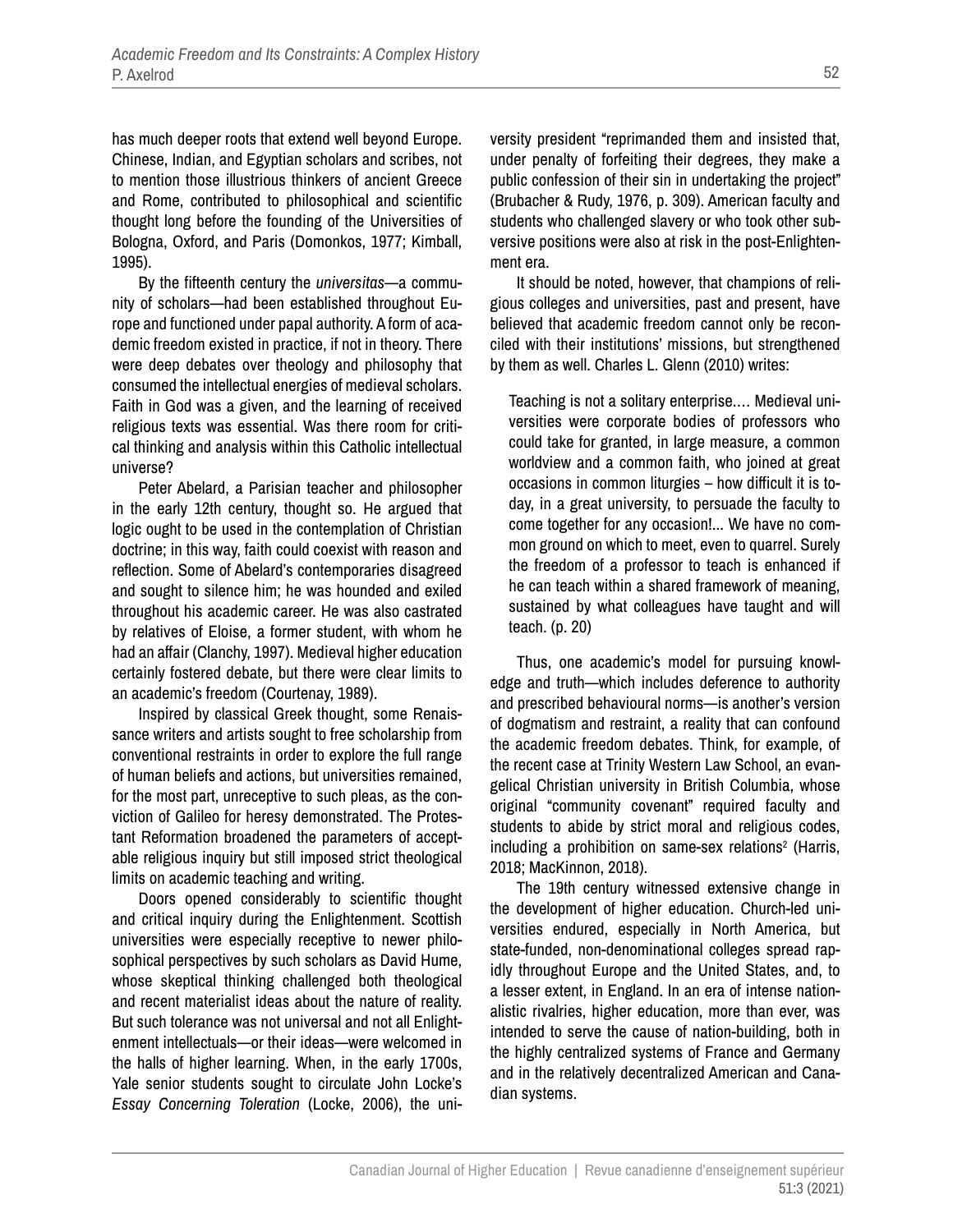In the German case, particularly at Humboldt University (established in 1809), two cornerstones of contemporary university life were legitimated: specialized research and academic freedom. The latter permitted students and faculty to pursue scholarly life unimpeded, so long as they avoided political dissidence by challenging the authority of the state. Professorial autonomy was thus extended but still conditional.

### **Constraints**

In the early 20th century, as industrialization fuelled the expansion of universities' economic and social roles, they depended increasingly on private and public funding sources; the latter were especially important in Canada. Could academics openly criticize their institutions' leaders, patrons, or sponsors? Most university presidents said no, an attitude that led to considerable conflict and to the formation of the American Association of University Professors in 1915 (Fallis, 2007; Tiede, 2015).

The concern for moral and intellectual order informed the purposes and regulations of Canadian universities in the first half of the 20th century. University of Toronto historian George Wrong claimed in 1931 that "in the main the universities of the western world are strongholds of conservative thought and a steadying influence on our society. This is not less true of McGill and Toronto than of Oxford and Cambridge" (Horn, 1980, p. 182). While this era produced a number of extraordinary university scholars, qualifications on academic expression were palpable. Sir Edward Beatty, Chancellor of McGill, wrote a lengthy article on academic freedom, which on one hand defended freedom of thought as sacred, and on the other claimed that there were "limits within which these liberties may be exercised and that to exceed [them] was not only foolish but wrong" (Beatty, 1937, p. 467). He contended that the university must be accountable to its sponsors. If students were taught incorrectly, then "outside the university walls there may well be men competent to detect these errors. Every such case reflects discredit on the university and shakes public confidence" (Beatty, 1937, p. 467).

Provoking political authorities or donors was one academic sin; promoting the cause of socialism in a world worried about the prospects of insurgent Bolshevism was another. Two McGill professors, including future senator and constitutional expert Eugene Forsey, were let go for these reasons, and historian Frank Underhill, who criticized Canadian foreign policy before and during World War II, barely held on to his position at the University of Toronto (Horn, 1999). In addition, the Royal Canadian Mounted Police, at times with the approval of university authorities, conducted surveillance on leftwing faculty and students throughout this period and well beyond (Axelrod, 1995; Hewitt, 2002).

Academic voices were contained and excluded in other ways. Reflecting and perpetuating dominant social prejudices, Canadian universities almost never hired Jews, and several imposed quotas on the admission of Jewish students during the 1930s and 1940s. People of colour were virtually absent, and women, if hired at all, were paid little and rarely promoted (Axelrod, 1990). Canadian universities, including the non-denominational ones, were culturally, religiously, ideologically, and demographically homogenous before the 1960s. Academic freedom, available only to those from favoured groups who could access the academy, was both recognized and constrained.

Such constraints were challenged, increasingly successfully, in the wake of the social and cultural changes that swept through higher education in the 1960s. Student activists insisted on the full right to free expression, greater curricular choice, deeper involvement in university governance, and the responsibility of universities themselves to promote social justice both inside and outside their walls (Campbell et al., 2012). Faculty obtained more authority through university senates, stronger academic freedom provisions, and clearer protocols with respect to hiring, tenure, and promotion, all fortified by new collective bargaining agreements across the country. The Canadian Association of University Teachers, founded in 1951, assertively took up the cause of academic freedom in the wake of the Harry Crowe case at United College in Winnipeg in 1958. Crowe was fired (and eventually reinstated) for criticizing the president of the college in a private letter (Cameron, 1991; Gidney, 2012; Horn, 1999). The right of Canadian professors to publicly challenge their institutions' policies became embedded in the universities, an entitlement not normally available to employees of other public and private organizations (Governing Council, University of Toronto, 2016). While academic freedom "has very limited statutory or constitutional recognition in Canada" (Robinson, 2019, para. 1), collective bargaining agreements, which now cover most full-time professors in the country, have played a critical role in securing and sustaining academ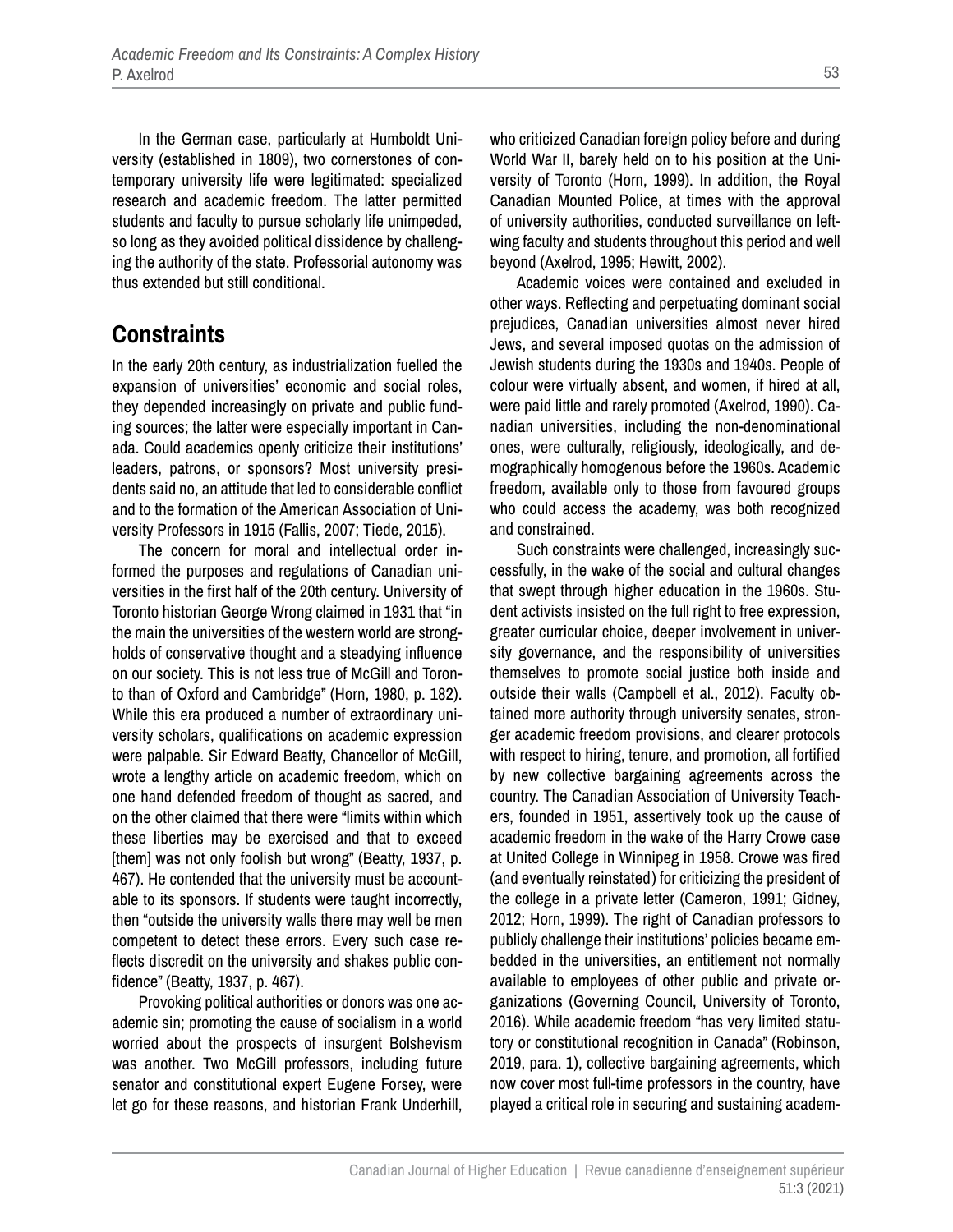ic freedom provisions. This is not the case in the United States, where academic freedom protections flow largely from court interpretations of First Amendment rights in the American constitution (Robinson, 2019).

Systemic bigotry was addressed, if not eliminated, by federal and provincial human rights legislation, including, eventually, a Charter of Rights and Freedoms, which prohibited discrimination on the basis of gender, race and religion<sup>3</sup> (Cromwell, 2020; Rogers et al., 2018). By most measures, the autonomy and security of Canadian academics were enhanced in the last half of the 20th century, even in light of a number of contentious cases that tested the boundaries of faculty rights and university authority in this era (Horn, 1999).

The CAUT's (2018) updated statement on academic freedom offered an expansive conception of faculty entitlements. It asserted that

Academic freedom includes the right, without restriction by prescribed doctrine, to freedom to teach and discuss; freedom to carry out research and disseminate and publish the results thereof; freedom to produce and perform creative works; freedom to engage in service; freedom to express one's opinion about the institution, its administration, and the system in which one works… (para. 2)

Had scholarly nirvana finally arrived? Was academic freedom now genuinely unconditional?

Not really. While much of Universities Canada's (formerly AUCC) conception of academic freedom closely resembled that of the CAUT's, it included a section on the "Responsibilities of Academic Freedom," with terms that pertain today.

Academic freedom is constrained by the professional standards of the relevant discipline and the responsibility of the institution to organize its academic mission. The insistence on professional standards speaks to the rigor of the enquiry and not to its outcome.… The constraint of institutional requirements recognizes simply that the academic mission, like other work, has to be organized according to institutional needs. This includes the institution's responsibility to select and appoint faculty and staff, to admit and discipline students, to establish and control curriculum, to make organizational arrangement for the conduct of academic work, to certify completion of a

program and to grant degrees. (Universities Canada, 2011, para. 7)

This means that professors are not free to teach anything they want. Courses must be vetted and approved by departmental committees composed of one's colleagues, and to get one's course adopted, a professor may have to alter the content. Furthermore, to satisfy student or programmatic needs, faculty may be compelled to teach courses they would rather not.

Consider as well that faculty cannot publish in scholarly outlets anything and everything they research and write. They are subject to peer review, and their voices could well be muted by assessors and journal editors who, theoretically, are the gatekeepers of scholarly standards. Journals themselves may have certain conceptual or traditional orientations unfriendly to the work of new or innovative scholars. Peer review is central to the world of academic publishing but the process is far from foolproof (Axelrod, 1999), and in the age of the internet, where bogus journals abound, and where, increasingly, authors must pay publishers for the privilege of having articles appear in journals (something that was once called *vanity publishing*), sustaining meaningful standards is harder than ever. It remains to be seen how these developments will affect the exercise of academic freedom.

Academic freedom, it should be stressed, is not identical to freedom of speech, even though the two concepts are frequently conflated. In the classroom, university teachers must lecture competently; they do not have a licence to use their podiums in order to propagandize, speak in habitually ill-informed ways, or lie (Ben-Porath, 2017). Free speech allows citizens to do this on street corners or through blogs, but universities have loftier goals. In order to uphold professional standards, professors' teaching and research are subject to peer assessment; ordinary citizens' words are not, though they too are limited by certain restraints such as libel and hate speech laws. Academic freedom and freedom of speech are different forms of expression, both vital, in a democratic society.

The post-1960s pursuit of social justice and equality for historically marginalized populations, to which many in universities were (and remain) committed, required the consideration of group as well as individual interests—a tension that is continuously addressed outside universities (by law and regulation) in liberal democratic societies (Kymlicka, 1995). In the past, collective rights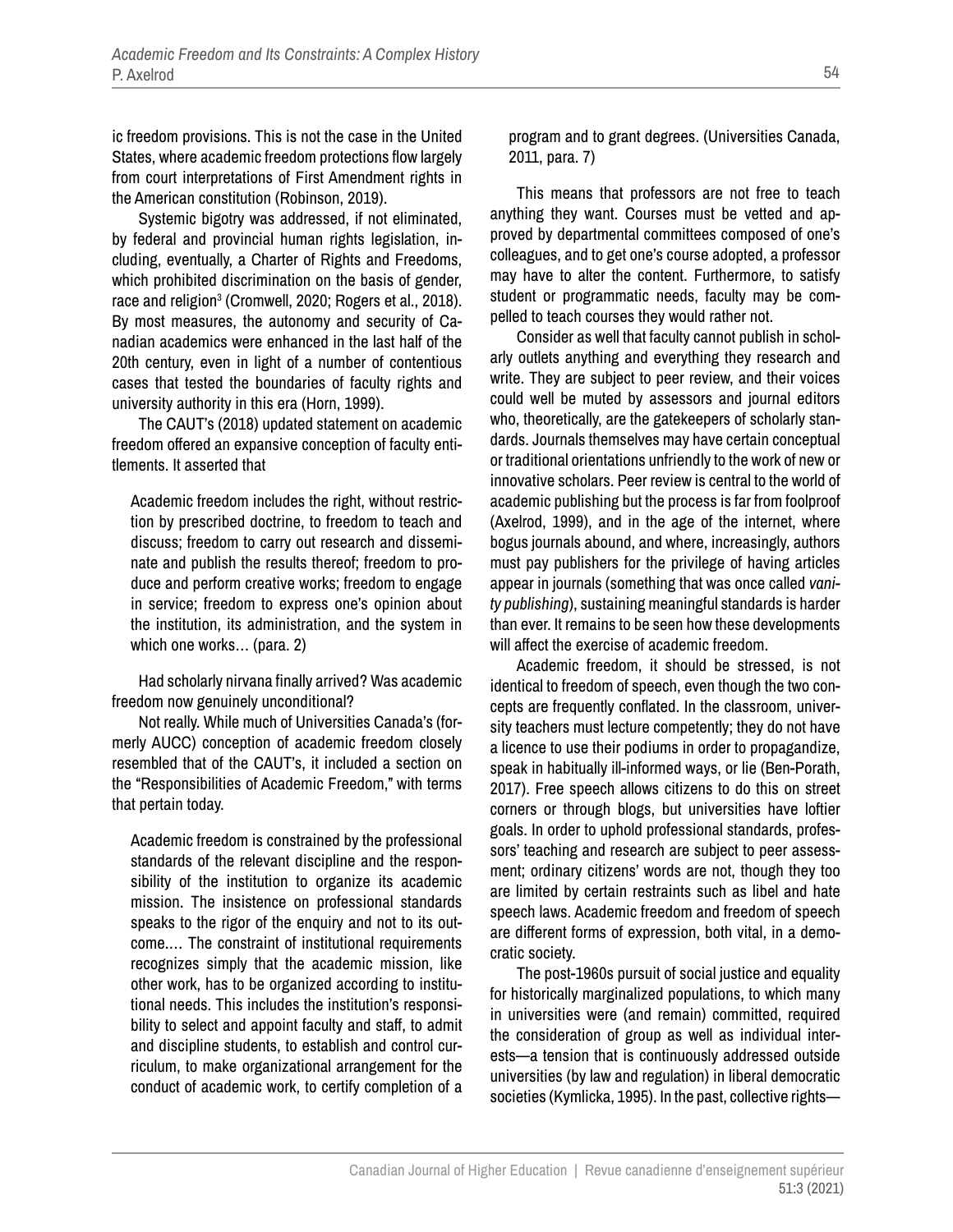the privileging of men and Christians over women and non-Christians in universities—protected the social advantage of dominant groups; in the contemporary period, collective or group rights are intended to enhance the equal and just treatment of all. Philosophers Will Kymlicka, Charles Taylor, and Martha Nussbaum have provided influential explanations and justifications for the use of such policy instruments, as did the 1984 Royal Commission Report, *Equality in Employment*, by Justice Rosalie Abella. Individual and group rights in liberal democratic societies, they have argued, can be reconciled (Abella, 1984; Nussbaum, 1997; Taylor, 1994). Affirmative action and employment equity programs in universities and elsewhere became legitimate legal tools in the pursuit of equality for individuals, and for the identified groups of which they are members. "Academic freedom *is* the inclusive university," argued Drakich and colleagues in 1995 (Drakich et al., 1995, p. 118). Institutions, they contended, should not only be required to open their doors to the historically marginalized, but they must cultivate a teaching and learning environment that is conscious and respectful of the identities and perspectives of an increasingly diverse community. They wrote, "At the core of the truly inclusive university is a culture of academic freedom that will welcome changing pedagogies, fields, and university populations and promote equality" (Drakich et al., 1995, p. 120). This is a critically important context in which academic freedom debates are conducted and, often uncomfortably, played out (Ben-Porath, 2017). The numerous conflicts on North American campuses since the 1980s, over what has come to be called *political correctness*—the contentious use of language or practices that offend sensibilities, often around sex or race—indicate how fraught the academic freedom debates can still be (Horn, 1999).

#### **Ideology**

Key threats to academic freedom, tolerance, and civil discourse today come from two forces on opposite ends of the ideological spectrum. On the left are some who seek to silence individuals considered enemies of equity, which, as I've suggested, is increasingly deemed to be a core value of higher education. Such tactics were not unknown in the 1960s, and one episode is worth recalling.

In 1969, Clark Kerr, former president of the Univer-

sity of California, who had been fired by Governor Ronald Reagan for "allegedly being soft in his dealings with student [radicals]" (Friedland, 2002, p. 533), was invited to speak at the University of Toronto. Because he was a proponent of the "multiversity with its links to business, government and the military" (Friedland, 2002, p. 533), he aroused the wrath of some New Left activists who took over the stage and interrupted his speech. Following ad hoc negotiations, where two of the protesters were themselves permitted to speak, Kerr completed his address. The two interrupters, incidentally, became tenured professors, and one of the negotiators was Bob Rae, who became premier of Ontario in 1990 (Friedland, 2002).

This incident, jolting as it was, paled in comparison to confrontations in 2018 at Berkeley, involving conservatives Milo Yiannopoulos and Ann Coulter, whose scheduled speeches were cancelled because of violence and threats of further violence if the events went ahead (Gursen, 2017; Quantana, 2017a). A planned speech by Coulter at the University of Ottawa in 2010 had been similarly cancelled in light of security concerns (Chase, 2010), as was a scheduled talk at Concordia University by Israeli Prime Minister Benjamin Netanyahu in 2002 ("Montreal protestors force cancellation," 2002). Campus activism in the 1960s justifiably removed most restraints on campus speech, but some militant students sought to limit the voices of those who did not share their social change or social justice agendas, something we have witnessed again in recent years.

In March of 2018, attempts were made to keep Jordan Peterson, the controversial University of Toronto psychologist, from speaking at Queen's University. The principal [president] of Queen's ensured that the event went on. Some 800 people attended, so there was obvious interest in Peterson's talk. There is a video of one of the protestors outside the building, just as the talk was about to begin, saying, jokingly, yet still shockingly, "Let's lock them in and burn it down" ("Jordan Peterson protest," 2018, p. 1). Demonstrators also banged on the windows and broke one in an attempt to keep Peterson from being heard.

In such cases then, militant students and their supporters, driven by a sense of combative idealism, threaten to constrain academic voices on ideological grounds. Incidents of *de-platforming*, in which invited speakers are dis-invited, or interrupted during their presentations,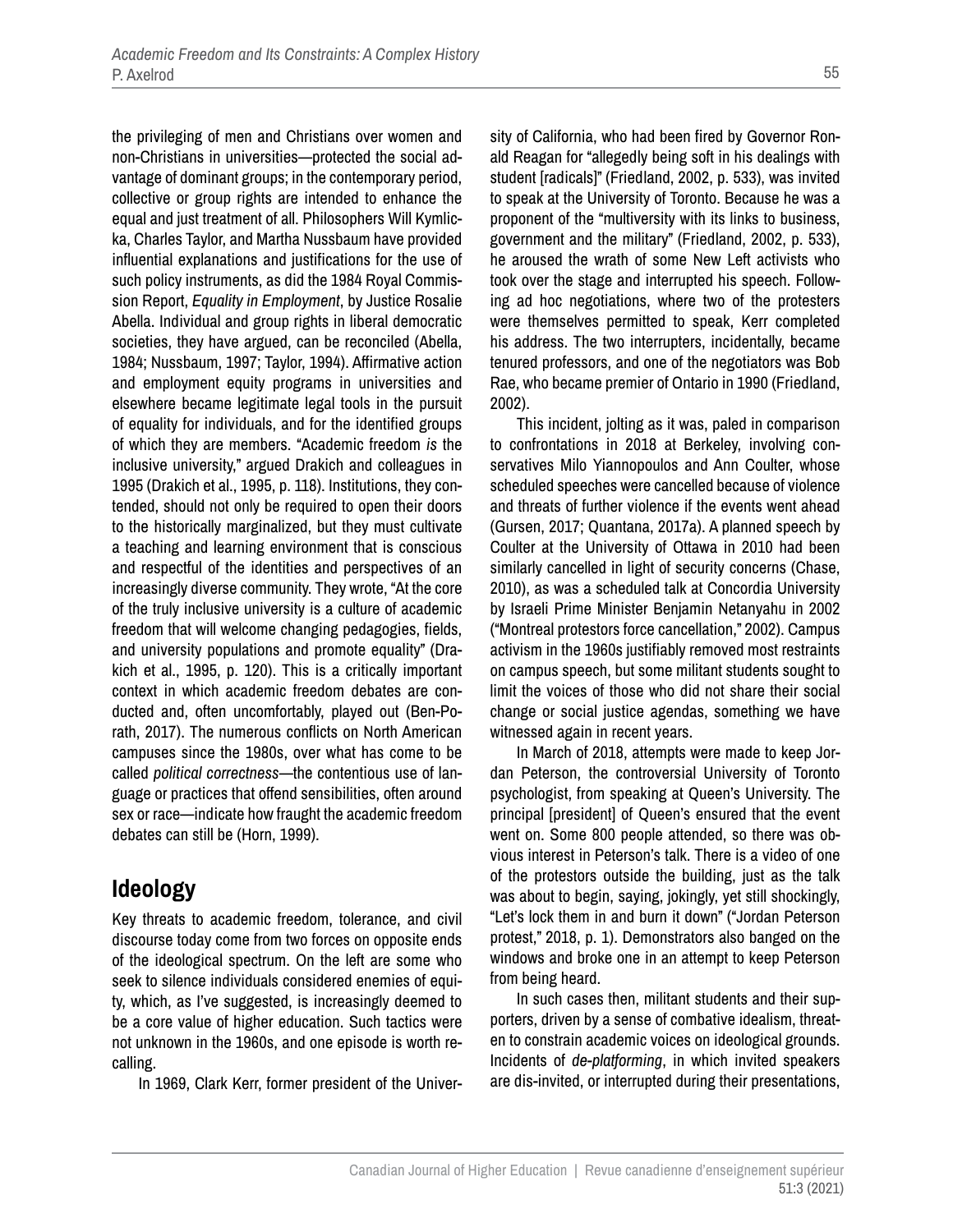have erupted periodically in various countries. According to some critics, *cancel culture*—the public boycotting or silencing of individuals whose ideas are deemed offensive—is the new norm in higher education (Chaudry & Kennedy, 2020; Kaufman, 2020).

The other threat to the university's core values comes from the far right by advocates, some of whom, in the name of freedom of speech, oppose all restraints on expression. By this logic, racist and sexist language should be permitted on campus and any effort to control such speech is nothing more than political correctness gone awry (Dreid & Najmabadi, 2016)—except that some of these critics, hypocritically, seek also to muzzle voices they deplore. Alt-right supporters in the United States, on and off campus, have demonized some academic critics of former U.S. president Donald Trump. In 2017, Keeanga-Yamahtta Taylor, an assistant professor of African-American studies at Princeton University, indelicately described Trump in a commencement speech at Hampshire College as "a racist, sexist, megalomaniac" (Flaherty, 2017a, para. 1). She was advised to stay away from campus in light of the vile email and death threats she received (Thrasher, 2017).

Another right-wing campaign has sought to out liberal and leftist professors on a website called Campus Reform. Trinity College in Connecticut was forced to shut down for a day in June of 2017 because of threats directed at one of its faculty members who was accused by Campus Reform, inaccurately as it turns out, of favouring the death of white people. While the professor used a foolishly offensive and inflammatory hashtag, he claimed to have been calling for the death, not of white people, but of white supremacy. Online threats led him to flee the city. Academics at other campuses have been similarly harassed after distorted versions of their comments have been posted on Campus Reform (Flaherty, 2017b; Quantana, 2017b; Schmidt, 2017b). As if this were insufficient, in late 2016, a national conservative group called Turning Point created the "Professor Watchlist," the purpose of which is to "expose and document college professors who discriminate against conservative students and advance leftist propaganda in the classroom" (Flynn, 2016, para. 2). One Texas journalism professor (of some 200 on the list) was included for arguing in an essay "that deep-seated patriarchal attributes such as aggression and control have contributed to rape culture" (Flynn, 2016, para. 10; see also Reilly, 2016).

Right-wing extremist activism has escalated in Can-

ada in recent years as well. In 2016, at least 100 groups committed to various forms of racism, antisemitism, white nationalism, anti-feminism, and neo-fascism were organizing across the country (Perry & Scrivens, 2016). Although universities were not yet the main targets of these groups, their presence on campus was not unknown. In 2015, racist flyers were posted and circulated at Ryerson, York, and the University of Toronto, and subsequently at the University of Alberta, McGill University, and McMaster University (Zhou, 2017a, 2017b).

The most tragic assault by far-right activists on their ideological adversaries occurred in August 2017 in Charlottesville on the campus of the University of Virginia, where white supremacists marched and chanted fascist slogans, and where a counter-demonstrator was killed by a Nazi sympathizer (Schmidt, 2017a). The incident raises this troubling question that universities and colleges might well face: should white supremacist meetings and demonstrations be allowed on Canadian campuses? (Blumnestyk et al., 2017).

Unlike the United States, though in line with many other countries, Canada has hate speech laws (sections 318-320 of the Criminal Code) that ban speech that promotes genocide and which "incites hatred against any identifiable group where such incitement is likely to lead to a breach of the peace"<sup>4</sup> (Government of Canada, 1985, p. 2; see also Government of Canada, 2021). Professors or students who engage in such actions could well be arrested, and most certainly would face sanctions and discipline on campus. Canadians, both inside and outside universities, appear more inclined than Americans to accept, as legitimate, such restraints on expression, but the scope of the law, and the definitions of "hate" and "racism," will most certainly be contested in the years ahead, as they have been in the past (McLachlin, 2004).

Against the background of free speech conflicts on campus, including a widely publicized case involving graduate student Lindsay Sheppard at Wilfrid Laurier University in 2017—she was accused by a course director of creating a toxic atmosphere in her class because she played a video clip of Jordan Peterson objecting to the compelled use of gender-neutral pronouns—the Government of Ontario took extraordinary action. In 2018, it required all universities and colleges to produce free speech policies, modelled on the University of Chicago's Statement on Principles of Free Expression, adopted in 2014, as an exemplar for Ontario, which was puzzling: why would an American institution, situated in a differ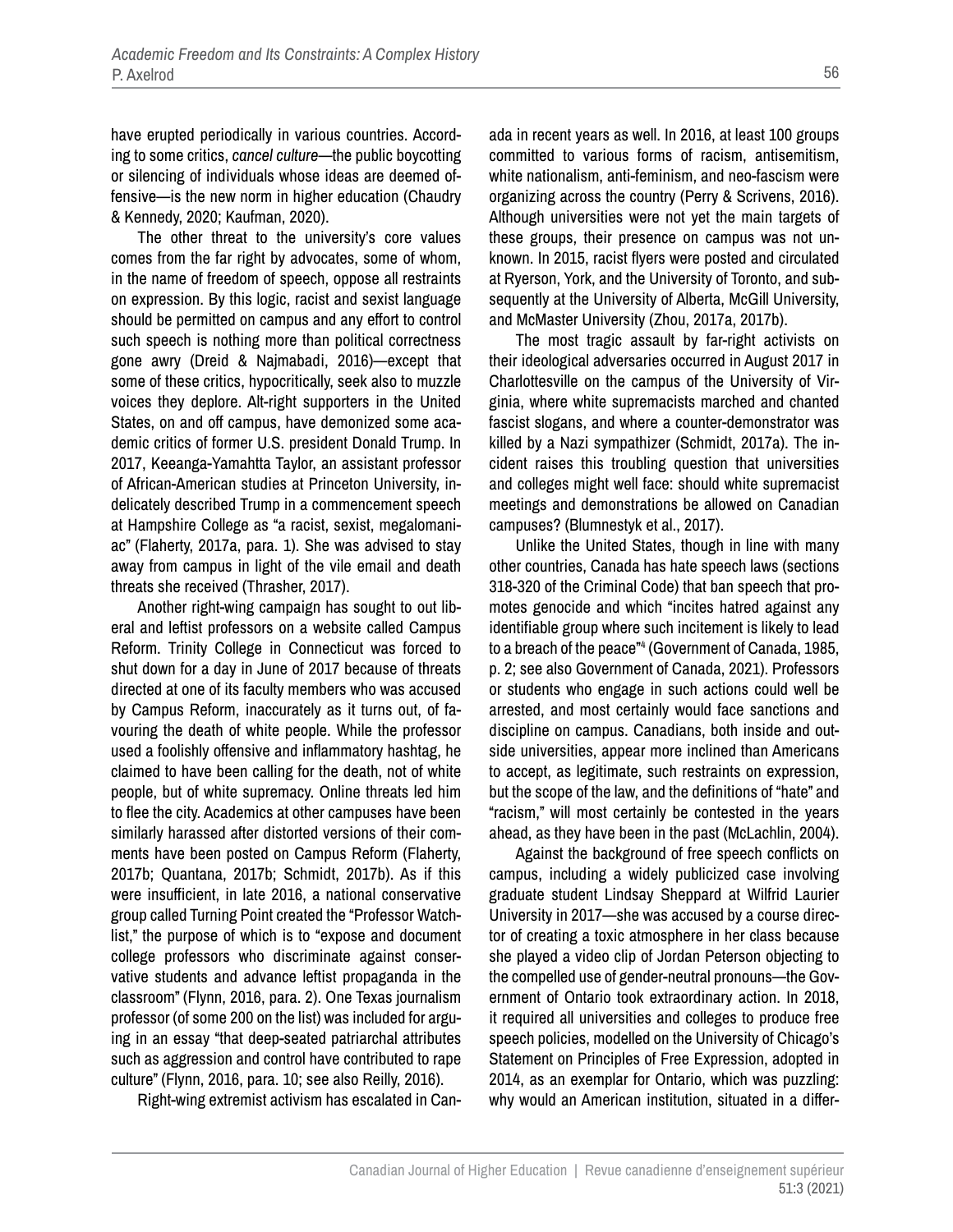ent culture and subject to different laws, be the model for shaping Ontario practice (Dea, 2018)? Nevertheless, every institution at risk of funding penalties took on the task of preparing these documents, which had to be completed in less than four months. Thereafter, each college and university was obliged to submit annual reports on free speech matters to the Higher Education Quality Council of Ontario, which has the authority to "research and evaluate how free speech is addressed at each postsecondary institution and across the postsecondary sector, as well as provide reports and recommendations to the Minister on the results of such research and evaluation" (Higher Education Quality Council of Ontario, 2020, pp. 1–2). Over the 2019–20 reporting cycle, a total of 26 complaints around free speech matters were lodged in the province's colleges and universities, and all were "resolved internally" (Higher Education Quality Council of Ontario, 2020, p. 3). How the issuing of free speech policies under this kind of government oversight will affect academic and political discourse on campus, and whether other Canadian provinces will follow suit, remains to be seen.

In what ways can the relationship of universities with government affect academic freedom? In unitary or highly centralized federal states, especially those with traditions of intervention in higher education, government edicts or regulations can play a major role in academic affairs. In Canada, a decentralized federation, where most powers over education rest with provincial governments, the role of the federal government and its agencies in university life is limited, though Ottawa does have responsibility for Canada's two military colleges, and it distributes research funds to which it regularly attaches conditions. For example, universities participating in the prestigious Canada Research Chairs (CRC) program now "must make concerted efforts to meet their equity and diversity targets," designed to increase the number of CRC scholars from designated groups: women, persons with disabilities, Indigenous peoples, and members of visible minorities (Canada Research Chairs, 2021, para. 2). No institution can allocate federal research funds to individual academics without ensuring that ethics protocols, developed by the Tri-Council federal funding agencies (covering health, engineering and science, and the social sciences and humanities), are followed. Failure to do so "may result in recourse by the agencies" (Canadian Institutes of Health Research, Natural Sciences and Engineering Research Council of Canada, and Social Sciences and Humanities Research Council. 2018, p. 3). Ottawa thus provides opportunities for the exercise of academic freedom and prescribes the conditions under which such research support is granted, but beyond this, the federal government plays virtually no role in the governance of faculty life.

The provinces do have such power, and the regimes under which faculty work can vary across the country. Ontario, as we have seen, is the only province to have required universities to develop free speech policies, and provinces use different quality assurance protocols for the creation and regular review of academic programs (Universities Canada, 2021). Such distinctions aside, provinces, to date, have approached academic freedom in a similar way. None have moved to eliminate tenure. Notwithstanding the ritual media mocking of esoteric academic research (Brean, 2019) and the controversies roused by provocative professors (Axelrod, 2002, pp. 53–54), Canadian provincial governments have largely allowed universities to govern themselves with respect to academic culture. They have certainly imposed financial pressures that affect academic resources, they seek to ensure that universities achieve specified enrolment and access targets, and they employ accountability requirements selectively. But academic freedom is still, primarily, an institutional matter, addressed through policy and collective bargaining. If political dogmatism, intolerance, polarization, and anti-intellectualism spread in Canada, as they have elsewhere, the relative autonomy of the universities, and the freedom academics enjoy, could well be compromised and diminished.

### **Ongoing Challenges**

Are there other constraints on expression, legitimate or otherwise, on university campuses? Contending perspectives on campus and elsewhere have arisen around the issue of cultural appropriation, most recently defined by the *Oxford English Dictionary* (2018) as "the unacknowledged or inappropriate adoption of the practices, customs, or aesthetics of one social or ethnic group by members of another (typically dominant) community or society" (para. 2). In 2017, when Hal Niedzvicki, the former editor of *Write Magazine*, seriously declared his opposition to the concept of cultural appropriation, and (less seriously) proposed a competition for a "cultural ap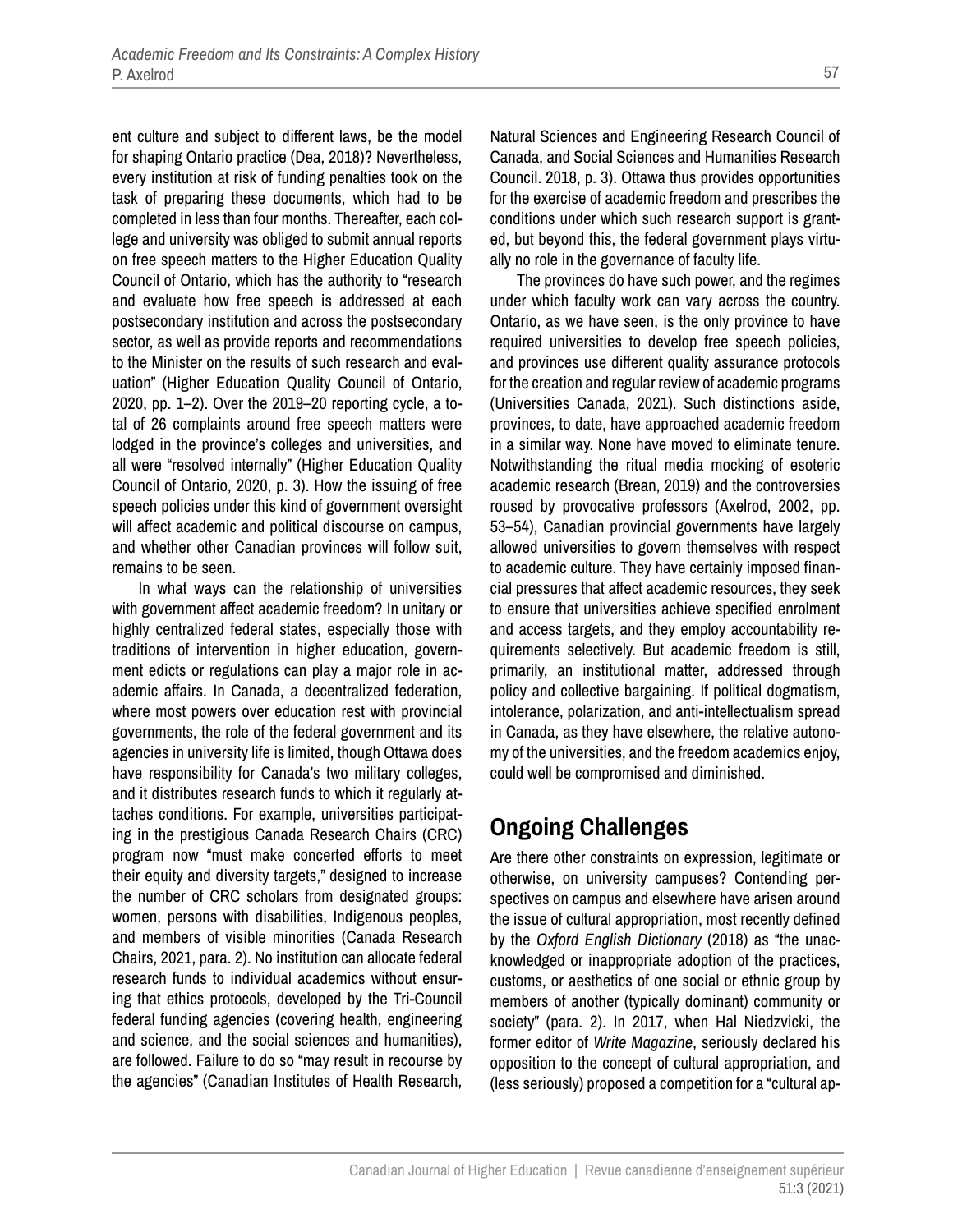propriation prize," he was condemned for his cultural insensitivity, and he quickly resigned his editorial position (Dundas, 2017, paras. 1, 2). His defenders were no less vocal. This was not strictly a university matter, though had Niedzvicki worked in a university, as many writers do, one can imagine that the institution would have been (and may well be in the future) caught up in such a controversy.

If cultural appropriation means that one cannot or should not teach or write outside of one's own cultural experience, then it is difficult to conceive of any reasonable notion of academic freedom that would include this restriction. By this logic, non-Aboriginal scholars would avoid research and teaching on First Nations societies, and female academics alone would pay attention, sociologically and historically, to women's lives. Among other casualties of this approach might be the discipline of history itself, for how could any of us pretend to understand earlier societies in which we did not live?

But the historical neglect, repressed voice, and caricature of First Nations, women, and other cultural groups must certainly be addressed in universities and elsewhere, which employment equity, diversified curriculum, and student service initiatives, among other programs, are all designed to address. These instruments, not those intended to regulate speech, research, or publishing, may well be the most effective ways to cultivate and sustain cultural diversity on campus.

Yet another constraint on expression: university administrators, even when they come from the ranks of faculty, are inhibited in their institutional roles in ways that the professoriate is not (Dea, 2020). Deans and vice-presidents have broader organizational responsibilities than faculty—including public relations, fundraising, and financial and human resource management—and if they publicly condemn their presidents, are perceived to be insubordinate, or discredit their universities, they can be expected to be removed. However, they are not likely to be fired. They would return to the professoriate, normally protected by tenure. When, in 2014, the Dean of Public Health at the University of Saskatchewan publicly decried budget cuts to his program, he was removed from the deanship and from his tenured position. Within one day, the latter decision was revoked; the president of the university admitted that the institution had "blundered" in firing him, though she stood by the decision to remove him from the deanship ("No excuse for what happened," 2014, para. 1; see also Sale, 2016).

Some positions in the university have both administrative and academic functions. Department chairs teach and research but also carry out certain managerial tasks. Faculty members may also head institutes designed, in part, to raise the university's profile in the community and to facilitate informed dialogue about important social issues. Controversy erupted at McGill University in 2017 when the director of the Institute for the Study of Canada, Andrew Potter, resigned after writing—by his own admission—a substandard article for *Maclean's* magazine that caricatured Quebec society. The university contended that in light of the article and the response to it, he could no longer effectively perform his administrative duties. His defenders accused the university of denying him his academic voice—yet another illustration of the modern complexity of academic freedom (Shingler, 2017).

The place of non-tenured or tenure-stream faculty in the academic freedom discourse is also far from straightforward. As multipurpose, financially strained institutions, many universities in Canada and the United States are now highly dependent on part-time instructors to help meet teaching needs in undergraduate and professional programs, although their exact numbers in Canada are unknown because complete data is unavailable to researchers. But, as one Ontario study observed, full-time hiring in the early 2000s was certainly not keeping pace with enrolment growth: "the number of full-time equivalent students in Ontario universities increased by 52% during the ten-year period from 2000-2001 to 2009- 2010, while the number of full-time tenure-stream faculty increased by only 30%" (Field et al., 2014, p. 9). Parttime faculty, consisting of sessional instructors (those hired on a per-course basis), graduate student teaching instructors, and working professionals who contribute to clinical or classroom instruction, were an important staffing component in Ontario and elsewhere.

While their advocates, including some full-time faculty associations, have insisted that part-timers should be entitled to broad academic freedom, this is difficult to realize within the current university structure. Academic freedom is usually embedded in the tenure process, although other collective agreement provisions can secure the autonomy and protection of staff, including that of part-timers. Still, the tenuousness of their appointments is likely to limit their voice within departments which they depend upon for course-by-course appointment renewals. Their participation in the scholarly culture is also marginalized because they are not expected, and are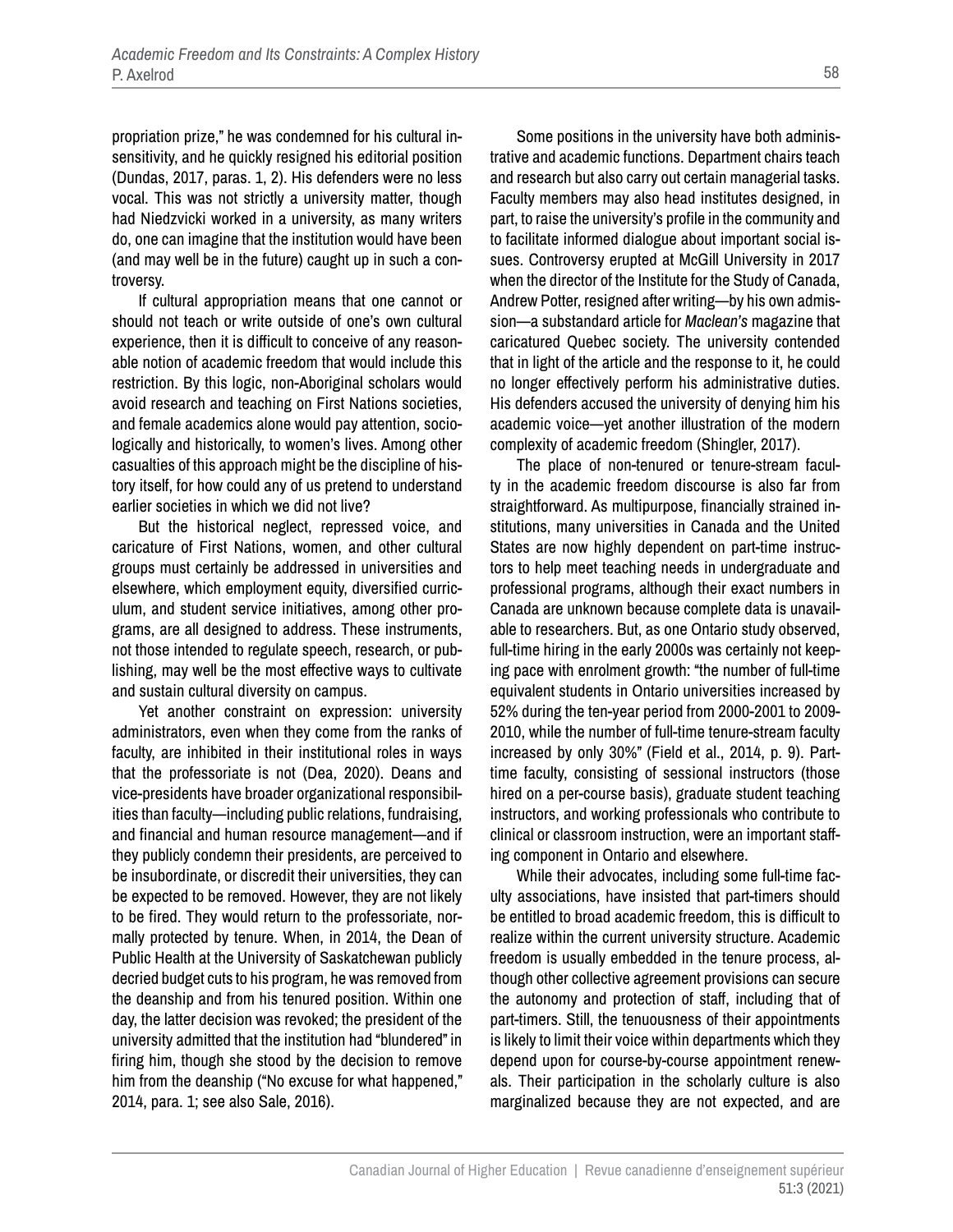not paid, to research and publish. And, as Byrne notes, part-time faculty actually enhance the academic freedom of full-timers.

The ability to cope with changing instructional needs through hiring part-timers makes it easier for institutions to continue to support tenured faculty and their research needs. Hiring adjuncts permits senior faculty to pursue their specialized interests without needing to teach basic or remedial courses or staff courses in which they have little or no intellectual interest or for which they have no aptitude, but which properly fit within the curriculum. (Byrne, 2001, p. 589)

The more universities draw on the labour of non-tenured faculty—a financial exigency (or strategy) in many jurisdictions—the larger is the component of the teaching staff that lacks full access to the privileges of academic freedom.

The principles of academic freedom can also be strained by the undue influence of corporations interested in the commercialization of university-based research. University researchers, especially in the medical, bio-chemical, and bio-technology areas, have much to offer companies interested in bringing new products to the marketplace, something that has been encouraged in recent years by governments and university leaders promoting the key role of higher education in the new knowledge economy (Laidler, 2002). While there are clear potential benefits to academic and business parties to such arrangements—the former secure research funding for major projects that might not otherwise be available, and the latter gain access to university resources (expertise, labs, research workers)—there are risks to academic autonomy if strict protocols are not established and followed. Conflicts have periodically arisen around such issues as donor influence in the appointment of university chairs or the design of curricula, and in the content and timing of publications arising out of sponsored research (Brownlee, 2016).

Possibly the most famous Canadian case in recent years that spoke to these issues involved Dr. Nancy Olivieri from the University of Toronto, whose research into the experimental drug deferprone, used in the treatment of the blood disorder thalassemia, led her to question the long-term effects of the drug on patients. A confidentiality clause that she had signed with the funder, Apotex, prevented her from publishing her critical findings without company authorization, a condition she later regretted and challenged. She subsequently lost her position as head of the haemoglobinopathy program at the Hospital for Sick Children in Toronto, though she was reinstated at the hospital following a public campaign on her behalf. The situation was complicated by the fact that Olivieri, under contract with the Hospital for Sick Children, was not a full-time faculty member and thus not a member of the University of Toronto Faculty Association. Her case, then, could not be pursued through the normal faculty grievance procedures. It was taken up, instead, by a CAUT commission of inquiry.

The inquiry found serious shortcomings in the way this dispute was handled. It recommended:

All universities should have a policy prohibiting clauses in contracts, investigator agreements or protocols restricting communication (including publication) of risks identified in research projects, particularly clinical trials. They should have procedures in place to ensure this policy is followed in practice. It is their duty to act strongly in support of their researchers if the researchers' independence or academic freedom is threatened by any sponsor. (Thompson et al., 2001, p. 18; see also Woodhouse, 2009)

Universities Canada paid some heed to these concerns in its revised 2011 Academic Freedom statement, which stated that "faculty also share with university leadership the responsibility of ensuring that pressures from funding and other types of partnerships do not unduly influence the intellectual work of the university" (Universities Canada, 2011, para. 15).

How such principles are fully employed in practice is an enduring question, addressed, if at all, by university ethics policies and collective agreements which vary from campus to campus. In a 2013 analysis of 12 agreements involving universities, donors, corporations, and governments, the CAUT found that seven of these contracts provided "no specific protection for academic freedom" (CAUT, 2013, p. 6). Some failed to provide academic researchers the right to publish work flowing from the projects, beyond a 60-day delay allowing for corporate patent applications. Nor did all of these contracts ensure access by researchers to the data they had helped produce (CAUT, 2013). In an era in which government-funded agencies not only encourage but often require university–private sector collaboration as a con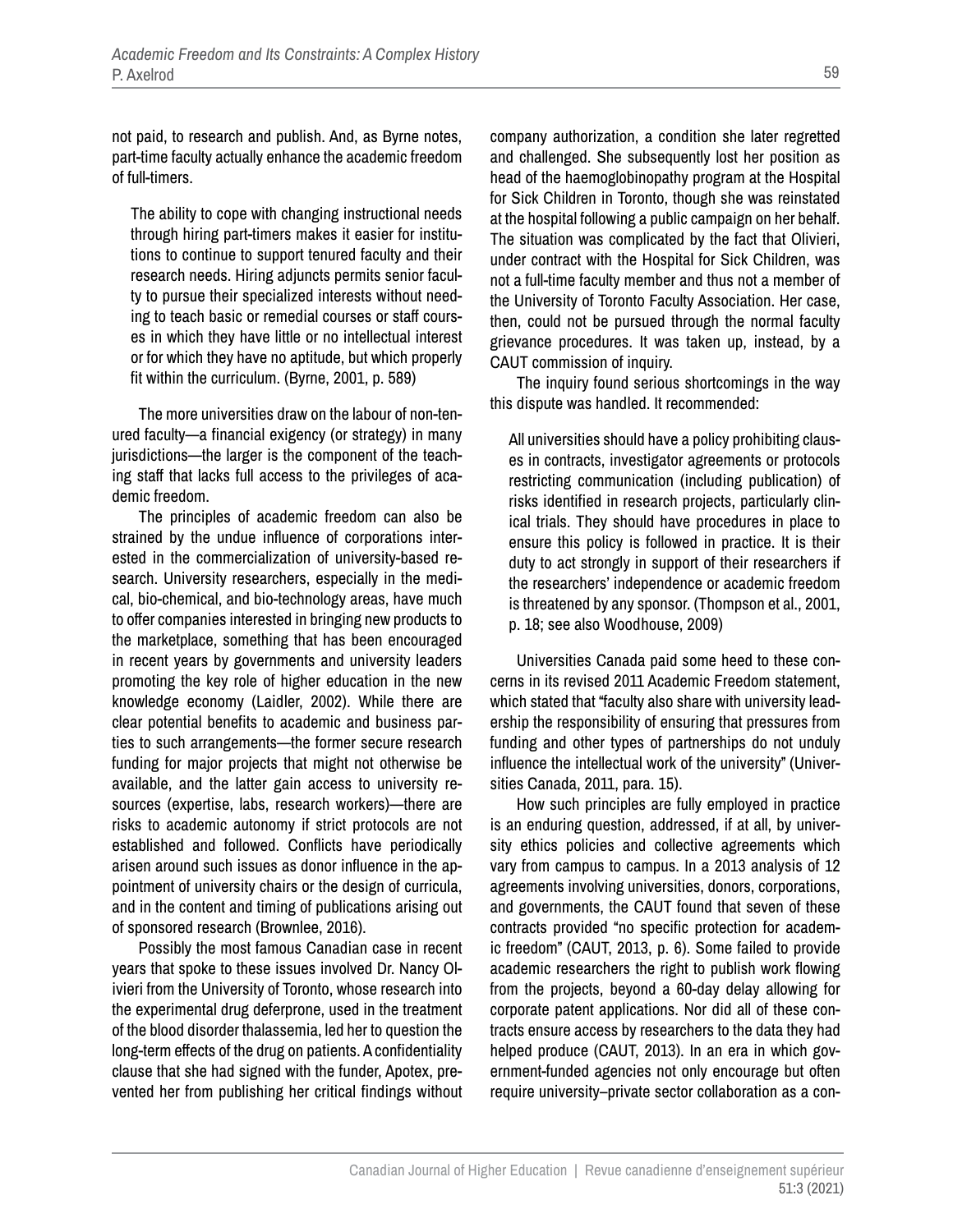dition of their own financial support for research, these contractual relations warrant vigilant scrutiny to ensure that academic freedom is not undermined.

Threats to open inquiry might also be arising, allegedly, from the malevolent aims of nations seeking access to new technology developed in Canadian laboratories. In 2019, the Canadian Security Intelligence Service (CSIS) briefed Universities Canada about "potential threats to Canadian research" from "foreign agents in labs" (Friesen, 2021, para. 4) interested in artificial intelligence and quantum computing work that could have a military application. Canadian universities, "unwittingly" (Friesen, 2021, para. 21), could be important tools in an emerging cybernetic cold war. In response, international collaborative projects funded by the Natural Sciences and Engineering research Council of Canada (NSERC), are now to be closely scrutinized by CSIS for their national security implications. According to a *Globe and Mail* report, "CSIS says it doesn't want to hamper international scientific collaboration. It wants universities, labs and individual researchers to take more responsibility for defending against security threats" (Friesen, 2021, para. 13). Universities are now being asked by the government to "develop risk guidelines for research partnerships" (Friesen, 2021, para. 24).

Perhaps the starkest regulatory move in this area occurred in May 2021, when the provincial Government of Alberta directed its four research universities to suspend "any new partnerships with people or organizations with links to the Chinese government or its ruling party" (Johnson, 2021, para. 3). Thus, the actions taken by external actors seeking to exploit scientific research for questionable political ends, and the steps taken internally to resist such practices could, together, constrain the research environment in Canada and elsewhere (Chen et al., 2021; Johnson, 2021).

A final potential challenge to scholarly life: the impact of new social media on the theory and practice of academic freedom. This issue stirred attention in 2013 following the adoption by the University of Kansas Board of Regents of new rules designed to sanction faculty for the "improper use of social media" (Wilson, 2016, para. 8), which the American Association of University Professors called a "gross violation of the fundamental principles of academic freedom" (Wilson, 2016, para. 8). The university took action after one of its journalism professors, David Guth, posted this tweet after a lone gunman

shot 12 people at the Washington Navy Yard: "The blood is on the hands of the #NRA [National Rifle Association]. Next time let it be YOUR sons and daughters. Shame on you. May God damn you." Guth was suspended for a semester (Wilson, 2016, para. 11).

The controversy, and others that have followed, speak to several issues: do professors, using their university affiliations, have the right to pronounce on subjects on which they do not have academic expertise? Should such non-expert—even inflammatory—comments be protected under basic citizenship and civil liberties legislation (First Amendment rights in the United States; Charter of Rights and Freedoms and human rights laws in Canada)? Do universities have the right to rein in the speech of university employees who are perceived to harm the reputations of the institutions? And are social media postings on sites such as Facebook, Twitter, or Instagram different in substance from those published in conventional academic outlets such as journals, books, magazines, and newspapers?

Faculty associations, including CAUT, are unambiguous on these questions:

In posting information about their research, teaching, and intellectual interests on web sites or other electronic platforms, regardless of location or source of the host, academic staff have the same rights of academic freedom as when they present such material in speech, print and/or other media for the benefit of students, colleagues, publishers, community groups, and so on.… In expressing in electronic fora and social media their views on topics of public interest, whether or not those topics fall within their area of professional expertise, academic staff have the same rights of academic freedom as when they engage in any other form of public discourse. (CAUT, 2019, para. 4)

Notably, Universities Canada's most recent Statement on Academic Freedom made no reference to either issue: the right of professors to speak out on subjects outside their area of expertise, or their use of social media platforms (Universities Canada, 2011).

One author recommends the adoption of guidelines on faculty use of social media because of the risks involved, both for individual academics and the institutions that employ them. Social media postings, which reach mass audiences instantly, can be misused by mischief makers (texts can be altered, for example) and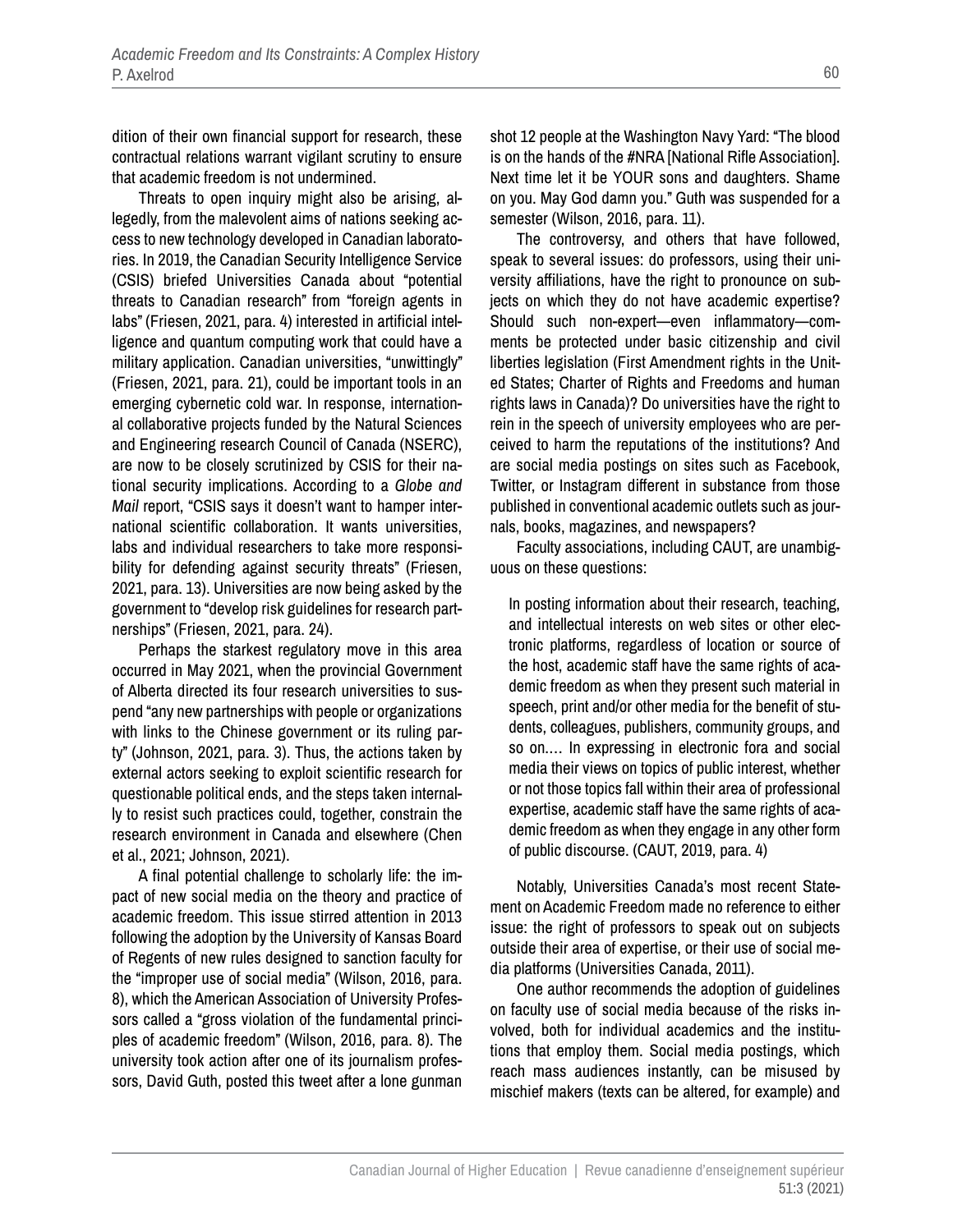expose the authors to harassment, or worse. Such faculty postings may also have an impact on the image of a university in an era when branding and reputation-building are high priorities, and in which social media are playing an increasingly important promotional role (Cox, 2020). More clarity on the technical workings, the advantages, and the hazards of these platforms might enable academics and administrators to reconcile their use with academic freedom protocols.

## **Conclusion**

When the *Canadian Journal of Higher Education* began publishing in 1971, Canadian faculty, so many of whom were recently hired, were striving to strengthen their autonomy, security, and academic freedoms, which in previous generations had been tentative at best. Much progress was made on these fronts. Academics with tenure, supported by more research funding, earned the right to explore topics that interested them, conduct classes without interference, participate in public debates, and criticize their institutions and governments.

But the circumstances under which these rights were gained, and the conditions under which they were qualified or constrained, were not static. They evolved in light of social, cultural, political, and organizational changes. Notably, the movement for greater equity on campus with respect to religion, gender, and race exposed systemic discrimination and demonstrated the legitimacy, on and off campus, of collective, as well as individual, rights. Prohibitions on racism, sexism, and harassment have become the norm and have affected, to some degree, the conduct of university relationships and the use of language. In the main, such constraints are defensible. But behavioural regulations can be too wide-ranging, ineptly applied, or taken to extremes by zealous, media-savvy advocates who seek to silence rather than intellectually engage their adversaries, a growing danger in societies where political intolerance, anti-intellectualism, and creeping authoritarianism lurk.

Furthermore, in an era when universities employ different tiers of faculty, academic freedom is a privilege enjoyed by those with tenure, less so by those without. And as post-secondary institutions seek to demonstrate their economic relevance and utility, they run the risk of conceding too much control to private contractors and research sponsors, who may favour secrecy over unfettered discourse, a practice inconsistent with open inquiry. Academic freedom in Canada and elsewhere is a precious historical bequest that should be protected and enriched and, as J. Percy Smith wrote in the CJHE's very first article, never taken for granted (Smith, 1971).

#### **References**

- Abella, R. (1984). *Equality in employment: A royal commission report*. [https://publications.gc.ca/col](https://publications.gc.ca/collections/collection_2014/rhdcc-hrsdc/MP43-157-1-1984-1-eng.pdf)[lections/collection\\_2014/rhdcc-hrsdc/MP43-157-1-](https://publications.gc.ca/collections/collection_2014/rhdcc-hrsdc/MP43-157-1-1984-1-eng.pdf) [1984-1-eng.pdf](https://publications.gc.ca/collections/collection_2014/rhdcc-hrsdc/MP43-157-1-1984-1-eng.pdf)
- Axelrod, P. (1990). *Making a middle class: Student life in English Canada during the 1930s*. Mc-Gill-Queen's University Press.
- Axelrod, P. (1995). Spying on the young in depression and war: Students, youth groups and the RCMP, 1935-1942. *Labour/Le Travail*, *35*, 42–63. [http://](http://www.lltjournal.ca/index.php/llt/article/view/4960) [www.lltjournal.ca/index.php/llt/article/view/4960](http://www.lltjournal.ca/index.php/llt/article/view/4960)
- Axelrod, P. (1999). The ironies of academic freedom. In K. Petersen & A. Hutchinson (Eds.), *Interpreting censorship in Canada* (pp. 351–366). University of Toronto Press.
- Axelrod. P. (2002). *Values in conflict: Universities, the marketplace, and the trials of liberal education*. McGill-Queen's University Press.
- Axelrod, P. (2018, January 24). *Academic freedom: Can history be our guide?* University Affairs. [https://](https://www.universityaffairs.ca/features/feature-article/academic-freedom-can-history-guide/) [www.universityaffairs.ca/features/feature-article/](https://www.universityaffairs.ca/features/feature-article/academic-freedom-can-history-guide/) [academic-freedom-can-history-guide/](https://www.universityaffairs.ca/features/feature-article/academic-freedom-can-history-guide/)
- Beatty, E., Sir. (1937). Freedom and the universities. *Queen's Quarterly*, *19*(4), 463–471.
- Ben-Porath, S. R. (2017). *Free speech on campus*. University of Pennsylvania Press.
- Blumenstyk, G., Gluckman, N., & Kelderman. (2017, August 12). *When white supremacists descend, what can a president do?* The Chronicle of Higher Education. [https://www.chronicle.com/article/when](https://www.chronicle.com/article/when-white-supremacists-descend-what-can-a-college-president-do/)[white-supremacists-descend-what-can-a-college](https://www.chronicle.com/article/when-white-supremacists-descend-what-can-a-college-president-do/)[president-do/](https://www.chronicle.com/article/when-white-supremacists-descend-what-can-a-college-president-do/)
- Brean. J. (2019, June 10). Dodgeball isn't just problematic, it's an unethical tool of 'oppression': researchers. *National Post*. [https://nationalpost.com/news/](https://nationalpost.com/news/dodgeball-isnt-just-problematic-its-an-unethical-tool-of-oppression-researchers)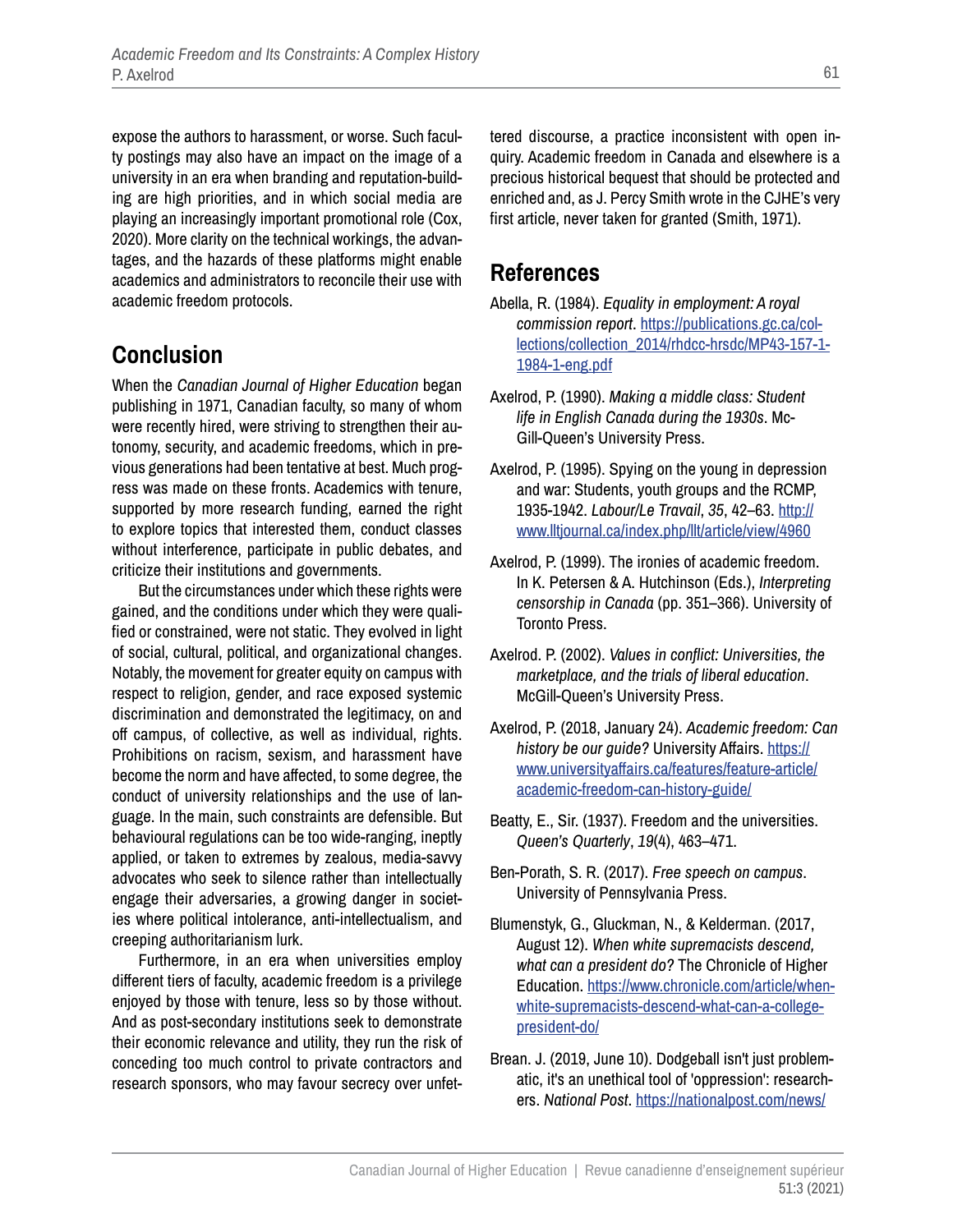[dodgeball-isnt-just-problematic-its-an-unethi](https://nationalpost.com/news/dodgeball-isnt-just-problematic-its-an-unethical-tool-of-oppression-researchers)[cal-tool-of-oppression-researchers](https://nationalpost.com/news/dodgeball-isnt-just-problematic-its-an-unethical-tool-of-oppression-researchers)

- Brownlee, J. (2016). *Academic inc.: How corporatization is transforming Canadian universities*. Fernwood Publishing.
- Brubacher, J. S., & Rudy, W. (1976). *Higher education in transition: A history of American colleges and universities*. Harper and Row.
- Byrne, J. P. (2001). Academic freedom of part-time faculty. *Journal of College and University Law*, *27*(3), 583–593. [https://scholarship.law.georgetown.edu/](https://scholarship.law.georgetown.edu/facpub/1690) [facpub/1690](https://scholarship.law.georgetown.edu/facpub/1690)
- Cameron, D. (1991). *More than an academic question: Universities, government, and public policy in Canada*. Institute for Research on Public Policy.
- Campbell, L., Clément, D., & Kealey G. S (Eds.). (2012). *Debating dissent: Canada and the sixties*. University of Toronto Press.
- Canada Research Chairs. (2021). *Equity, diversity and inclusion requirements and practices*. Government of Canada. [https://www.chairs-chaires.gc.ca/pro](https://www.chairs-chaires.gc.ca/program-programme/equity-equite/index-eng.aspx#commitment)[gram-programme/equity-equite/index-eng.aspx#](https://www.chairs-chaires.gc.ca/program-programme/equity-equite/index-eng.aspx#commitment) [commitment](https://www.chairs-chaires.gc.ca/program-programme/equity-equite/index-eng.aspx#commitment)
- Canadian Association of University Teachers. (2013). *Open for business: On what terms?* [https://www.](https://www.caut.ca/sites/default/files/open-for-business-nov-2013.pdf) [caut.ca/sites/default/files/open-for-business](https://www.caut.ca/sites/default/files/open-for-business-nov-2013.pdf)[nov-2013.pdf](https://www.caut.ca/sites/default/files/open-for-business-nov-2013.pdf)
- Canadian Association of University Teachers. (2018). *Academic freedom: CAUT policy statement.* [https://www.](https://www.caut.ca/about-us/caut-policy/lists/caut-policy-statements/policy-statement-on-academic-freedom) [caut.ca/about-us/caut-policy/lists/caut-policy-state](https://www.caut.ca/about-us/caut-policy/lists/caut-policy-statements/policy-statement-on-academic-freedom)[ments/policy-statement-on-academic-freedom](https://www.caut.ca/about-us/caut-policy/lists/caut-policy-statements/policy-statement-on-academic-freedom)
- Canadian Association of University Teachers. (2019). *Academic freedom, electronic communications and social media, policy statement*. [https://www.caut.ca/](https://www.caut.ca/about-us/caut-policy/lists/caut-policy-statements/policy-statement-on-academic-freedom-and-electronic-communications) [about-us/caut-policy/lists/caut-policy-statements/](https://www.caut.ca/about-us/caut-policy/lists/caut-policy-statements/policy-statement-on-academic-freedom-and-electronic-communications) [policy-statement-on-academic-freedom-and-elec](https://www.caut.ca/about-us/caut-policy/lists/caut-policy-statements/policy-statement-on-academic-freedom-and-electronic-communications)[tronic-communications](https://www.caut.ca/about-us/caut-policy/lists/caut-policy-statements/policy-statement-on-academic-freedom-and-electronic-communications)
- Canadian Institutes of Health Research, Natural Sciences and Engineering Research Council of Canada, and Social Sciences and Humanities Research Council. (2018). *Tri-Council policy statement: Ethical conduct for research involving humans*. [https://](https://ethics.gc.ca/eng/documents/tcps2-2018-en-interactive-final.pdf)

#### [ethics.gc.ca/eng/documents/tcps2-2018-en-interac](https://ethics.gc.ca/eng/documents/tcps2-2018-en-interactive-final.pdf)[tive-final.pdf](https://ethics.gc.ca/eng/documents/tcps2-2018-en-interactive-final.pdf)

- Chase. S. (2010, April 2). Ann Coulter's speech in Ottawa cancelled. *Globe and Mail*. [https://www.](https://www.theglobeandmail.com/news/politics/ann-coulters-speech-in-ottawa-cancelled/article4352616/) [theglobeandmail.com/news/politics/ann-coulters](https://www.theglobeandmail.com/news/politics/ann-coulters-speech-in-ottawa-cancelled/article4352616/)[speech-in-ottawa-cancelled/article4352616/](https://www.theglobeandmail.com/news/politics/ann-coulters-speech-in-ottawa-cancelled/article4352616/)
- Chaudry, I., & Kennedy, M. (2020, March 1). *Should universities 'de-platform' speakers?* Alberta Views. [https://](https://albertaviews.ca/universities-deplatform-speakers/) [albertaviews.ca/universities-deplatform-speakers/](https://albertaviews.ca/universities-deplatform-speakers/)
- Chen, S., Yu, H., & Price. J. (2021, June 23). *Why Alberta must rethink its ban on Canada-China university collaborations*. The Conversation. [https://theconversation.com/why-alberta-must-re](https://theconversation.com/why-alberta-must-rethink-its-ban-on-canada-china-university-collaborations-161851)[think-its-ban-on-canada-china-university-collabora](https://theconversation.com/why-alberta-must-rethink-its-ban-on-canada-china-university-collaborations-161851)[tions-161851](https://theconversation.com/why-alberta-must-rethink-its-ban-on-canada-china-university-collaborations-161851)
- Clanchy, M. C. (1997). *Abelard: A medieval life*. Blackwell Publishers.
- Courtenay, W.J. (1989). Inquiry and inquisition: Academic freedom in medieval universities. *Church History*, *58*(2), 168–181. [https://www.semantic](https://www.semanticscholar.org/paper/Inquiry-and-Inquisition%3A-Academic-Freedom-in-Courtenay/43d7bac22dfa1fcee7e22bf922c89f68ad1a4e83)[scholar.org/paper/Inquiry-and-Inquisition%3A-Ac](https://www.semanticscholar.org/paper/Inquiry-and-Inquisition%3A-Academic-Freedom-in-Courtenay/43d7bac22dfa1fcee7e22bf922c89f68ad1a4e83)[ademic-Freedom-in-Courtenay/43d7bac22dfa1f](https://www.semanticscholar.org/paper/Inquiry-and-Inquisition%3A-Academic-Freedom-in-Courtenay/43d7bac22dfa1fcee7e22bf922c89f68ad1a4e83)[cee7e22bf922c89f68ad1a4e83](https://www.semanticscholar.org/paper/Inquiry-and-Inquisition%3A-Academic-Freedom-in-Courtenay/43d7bac22dfa1fcee7e22bf922c89f68ad1a4e83)
- Cox, G. C. (2020). Dear professor, be careful with those tweets, ok? Academic freedom and social media. *PS: Political Science & Politics*, *53*(3), 521–526. [https://www.cambridge.org/core/journals/](https://www.cambridge.org/core/journals/ps-political-science-and-politics/article/dear-professor-be-careful-with-those-tweets-ok-academic-freedom-and-social-media/93FEE0E38CEC954514C96222F249CFCC) [ps-political-science-and-politics/article/dear-pro](https://www.cambridge.org/core/journals/ps-political-science-and-politics/article/dear-professor-be-careful-with-those-tweets-ok-academic-freedom-and-social-media/93FEE0E38CEC954514C96222F249CFCC)[fessor-be-careful-with-those-tweets-ok-academ](https://www.cambridge.org/core/journals/ps-political-science-and-politics/article/dear-professor-be-careful-with-those-tweets-ok-academic-freedom-and-social-media/93FEE0E38CEC954514C96222F249CFCC)[ic-freedom-and-social-media/93FEE0E38CEC](https://www.cambridge.org/core/journals/ps-political-science-and-politics/article/dear-professor-be-careful-with-those-tweets-ok-academic-freedom-and-social-media/93FEE0E38CEC954514C96222F249CFCC)-[954514C96222F249CFCC](https://www.cambridge.org/core/journals/ps-political-science-and-politics/article/dear-professor-be-careful-with-those-tweets-ok-academic-freedom-and-social-media/93FEE0E38CEC954514C96222F249CFCC)
- Cromwell, T. A., Hon. (2020). *York University independent review*. York University. [https://president.](https://president.yorku.ca/files/2020/06/Justice-Cromwell’s-Independent-External-Review.pdf) [yorku.ca/files/2020/06/Justice-Cromwell's-Indepen](https://president.yorku.ca/files/2020/06/Justice-Cromwell’s-Independent-External-Review.pdf)[dent-External-Review.pdf](https://president.yorku.ca/files/2020/06/Justice-Cromwell’s-Independent-External-Review.pdf)
- Dea, S. (2018). Free speech and the battle for the university. *Academic Matters*. h[ttps://academicmatters.](ttps://academicmatters.ca/free-speech-and-the-battle-for-the-university/) [ca/free-speech-and-the-battle-for-the-university/](ttps://academicmatters.ca/free-speech-and-the-battle-for-the-university/)
- Dea, S. (2020, September 14). Learning to say goodbye to academic freedom. *University Affairs*. [https://](https://www.universityaffairs.ca/opinion/dispatches-academic-freedom/learning-to-say-goodbye-to-academic-freedom/) [www.universityaffairs.ca/opinion/dispatches-aca](https://www.universityaffairs.ca/opinion/dispatches-academic-freedom/learning-to-say-goodbye-to-academic-freedom/)[demic-freedom/learning-to-say-goodbye-to-aca](https://www.universityaffairs.ca/opinion/dispatches-academic-freedom/learning-to-say-goodbye-to-academic-freedom/)[demic-freedom/](https://www.universityaffairs.ca/opinion/dispatches-academic-freedom/learning-to-say-goodbye-to-academic-freedom/)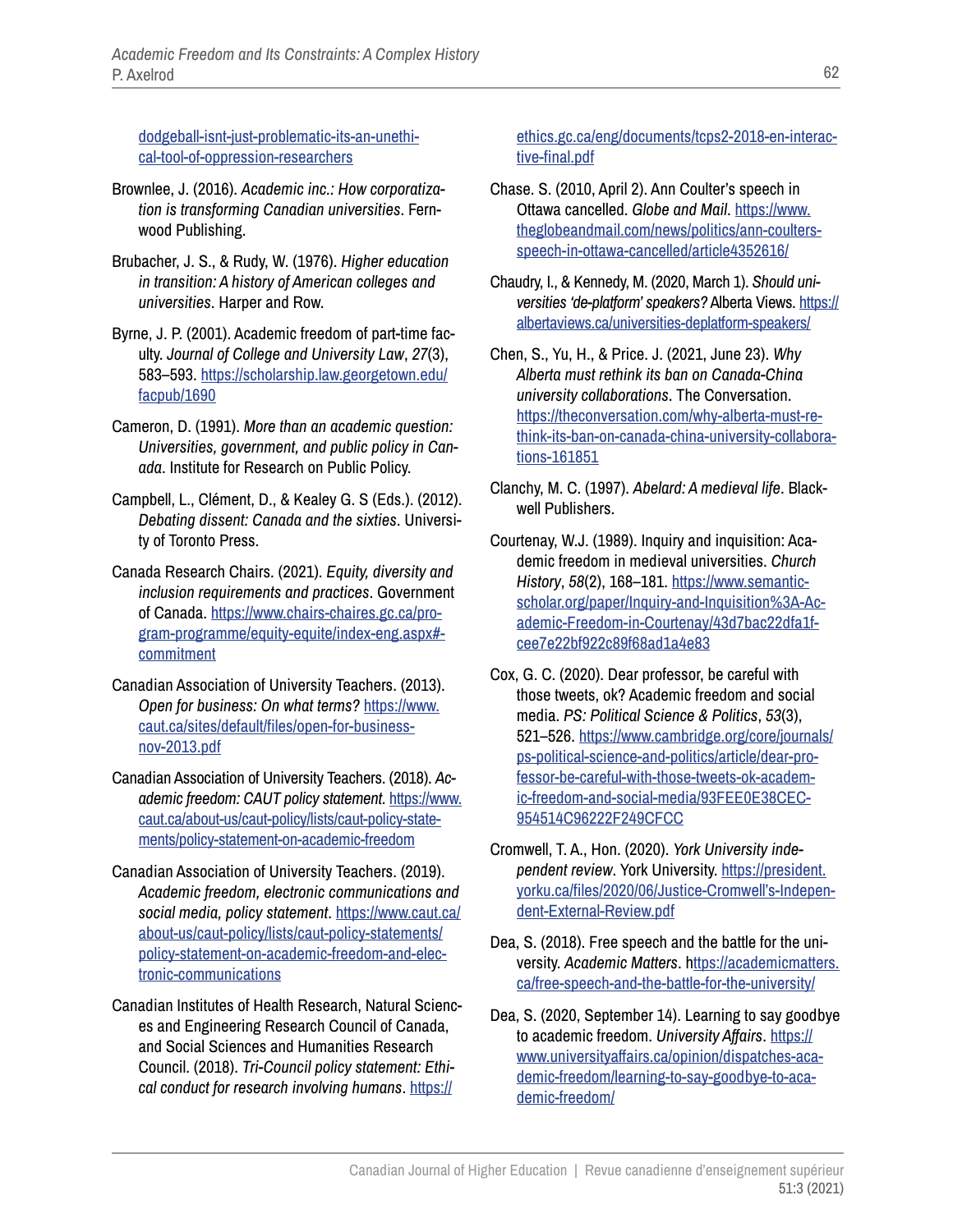- Domonkos, L. S. (1977). History of higher education. In P. Nuno Teixeras, J-C. Shin, A. Amaral, A. Bernasconi, A. M. Magalhaes, B. M. Kehn, B. Stensaker, E. Choi, E. Balbachevsky, F. Hunter, G. Goastellec, G. Mohamedbhai, H. de Wit, J. Välimaa, L. Rumbley, L. Unangst, M. Klemencic, P. Langa, R. Yang, & T. Nokkala (Eds.), *International encyclopedia of higher education* (pp. 1–22). Jossey-Bass.
- Drakich, J., Taylor, M., & Bankier, J. (1995). Academic freedom is the inclusive university. In S. Richer & L. Weir (Eds.), *Beyond political correctness: Towards the inclusive university* (pp. 118–135). University of Toronto Press.
- Dreid, N., & Najmabadi, S. (2016, December 13). *Here's a rundown of the latest campus-climate incidents since Trump's election*. The Chronicle of Higher Education. [https://www.chronicle.com/blogs/](https://www.chronicle.com/blogs/ticker/heres-a-rundown-of-the-latest-campus-climate-incidents-since-trumps-election) [ticker/heres-a-rundown-of-the-latest-campus-cli](https://www.chronicle.com/blogs/ticker/heres-a-rundown-of-the-latest-campus-climate-incidents-since-trumps-election)[mate-incidents-since-trumps-election](https://www.chronicle.com/blogs/ticker/heres-a-rundown-of-the-latest-campus-climate-incidents-since-trumps-election)
- Dundas, D. (2017, May 10). Editor quits amid outrage after call for 'appropriation prize' in writer's magazine. *Toronto Star*. [https://www.](https://www.thestar.com/entertainment/books/2017/05/10/editor-quits-amid-outrage-after-call-for-appropriation-prize-in-writers-magazine.html) [thestar.com/entertainment/books/2017/05/10/](https://www.thestar.com/entertainment/books/2017/05/10/editor-quits-amid-outrage-after-call-for-appropriation-prize-in-writers-magazine.html) [editor-quits-amid-outrage-after-call-for-appropria](https://www.thestar.com/entertainment/books/2017/05/10/editor-quits-amid-outrage-after-call-for-appropriation-prize-in-writers-magazine.html)[tion-prize-in-writers-magazine.html](https://www.thestar.com/entertainment/books/2017/05/10/editor-quits-amid-outrage-after-call-for-appropriation-prize-in-writers-magazine.html)
- Fallis, G. (2007). *Multiversities, ideas, and democracy*. University of Toronto Press.
- Field, C.C., Jones, G. S., Stephenson, G. K., & Khoyestsya, A. (2014). *The other university teachers: Non full-time instructors at Ontario universities*. Higher Education Quality Council of Ontario. [https://heqco.ca/wp-content/uploads/2020/03/Non](https://heqco.ca/wp-content/uploads/2020/03/Non-full-time-instructors-ENG.pdf)[full-time-instructors-ENG.pdf](https://heqco.ca/wp-content/uploads/2020/03/Non-full-time-instructors-ENG.pdf)
- Flaherty, C. (2017a, June 1). *Concession to violent intimidation*. Inside Higher Education. [https://www.](https://www.insidehighered.com/news/2017/06/01/princeton-professor-who-criticized-trump-cancels-events-saying-shes-received-death) [insidehighered.com/news/2017/06/01/princeton](https://www.insidehighered.com/news/2017/06/01/princeton-professor-who-criticized-trump-cancels-events-saying-shes-received-death)[professor-who-criticized-trump-cancels-events-say](https://www.insidehighered.com/news/2017/06/01/princeton-professor-who-criticized-trump-cancels-events-saying-shes-received-death)[ing-shes-received-death](https://www.insidehighered.com/news/2017/06/01/princeton-professor-who-criticized-trump-cancels-events-saying-shes-received-death)
- Flaherty, C. (2017b, June 26). *Old criticisms, new threats*. Inside Higher Education. [https://www.](https://www.insidehighered.com/news/2017/06/26/professors-are-often-political-lightning-rods-now-are-facing-new-threats-over-their) [insidehighered.com/news/2017/06/26/professors](https://www.insidehighered.com/news/2017/06/26/professors-are-often-political-lightning-rods-now-are-facing-new-threats-over-their)[are-often-political-lightning-rods-now-are-facing](https://www.insidehighered.com/news/2017/06/26/professors-are-often-political-lightning-rods-now-are-facing-new-threats-over-their)[new-threats-over-their](https://www.insidehighered.com/news/2017/06/26/professors-are-often-political-lightning-rods-now-are-facing-new-threats-over-their)
- Flynn, M. (2016, December 1). Conservative watchdogs keeping an eye on ten radical liberal professors in Texas. *Houston Press*. [https://www.houston](https://www.houstonpress.com/news/conservative-watchdogs-keeping-an-eye-on-10-radical-liberal-professors-in-texas-8992226)[press.com/news/conservative-watchdogs-keep](https://www.houstonpress.com/news/conservative-watchdogs-keeping-an-eye-on-10-radical-liberal-professors-in-texas-8992226)[ing-an-eye-on-10-radical-liberal-professors-in-tex](https://www.houstonpress.com/news/conservative-watchdogs-keeping-an-eye-on-10-radical-liberal-professors-in-texas-8992226)[as-8992226](https://www.houstonpress.com/news/conservative-watchdogs-keeping-an-eye-on-10-radical-liberal-professors-in-texas-8992226)
- Friedland, M. (2002). *The University of Toronto: A history*. University of Toronto Press.
- Friesen, J. (2021, July 26). CSIS warns Canadian universities to be on alert for international espionage. *Globe and Mail*. [https://www.theglobeandmail.com/](https://www.theglobeandmail.com/canada/article-csis-cautions-canadian-universities-to-be-on-alert-for-international/) [canada/article-csis-cautions-canadian-universi](https://www.theglobeandmail.com/canada/article-csis-cautions-canadian-universities-to-be-on-alert-for-international/)[ties-to-be-on-alert-for-international/](https://www.theglobeandmail.com/canada/article-csis-cautions-canadian-universities-to-be-on-alert-for-international/)
- Gidney, C. (2012). The Canadian Association of University Teachers and the rise of faculty power, 1951- 1971. In L. Campbell, D. Clément, & G. S. Kealey (Eds.), *Debating dissent: Canada and the sixties* (pp. 67–79). University of Toronto Press.
- Glenn, C. L. (2010). University mission and academic freedom: Are they in conflict? *Amsterdam Law Forum*, *2*(3), 13–22. [https://amsterdamlawforum.](https://amsterdamlawforum.org/articles/abstract/10.37974/ALF.133/) [org/articles/abstract/10.37974/ALF.133/](https://amsterdamlawforum.org/articles/abstract/10.37974/ALF.133/)
- Governing Council, University of Toronto. (2016). *University of Toronto, faculty association, memorandum of agreement*. [https://governingcouncil.](https://governingcouncil.utoronto.ca/secretariat/policies/faculty-association-memorandum-agreement-governing-council-and-university) [utoronto.ca/secretariat/policies/faculty-associa](https://governingcouncil.utoronto.ca/secretariat/policies/faculty-association-memorandum-agreement-governing-council-and-university)[tion-memorandum-agreement-governing-coun](https://governingcouncil.utoronto.ca/secretariat/policies/faculty-association-memorandum-agreement-governing-council-and-university)[cil-and-university](https://governingcouncil.utoronto.ca/secretariat/policies/faculty-association-memorandum-agreement-governing-council-and-university)
- Government of Canada. (1985). Justice Laws Website. [http://laws-lois.justice.gc.ca/eng/acts/C-46/sec](http://laws-lois.justice.gc.ca/eng/acts/C-46/section-318.html)[tion-318.html](http://laws-lois.justice.gc.ca/eng/acts/C-46/section-318.html)
- Government of Canada. (2021). Department of Justice. The Canadian Charter of Rights and Freedoms, section 1. [https://www.justice.gc.ca/eng/csj-sjc/rfc](https://www.justice.gc.ca/eng/csj-sjc/rfc-dlc/ccrf-ccdl/check/art1.html)[dlc/ccrf-ccdl/check/art1.html](https://www.justice.gc.ca/eng/csj-sjc/rfc-dlc/ccrf-ccdl/check/art1.html)
- Gursen, J. S. (2017, June 4). How Trump has stoked campus debate on speech and violence. *The New Yorker*. [https://www.newyorker.com/news/news](https://www.newyorker.com/news/news-desk/how-trump-has-stoked-the-campus-debate-on-speech-and-violence)[desk/how-trump-has-stoked-the-campus-debate-on](https://www.newyorker.com/news/news-desk/how-trump-has-stoked-the-campus-debate-on-speech-and-violence)[speech-and-violence](https://www.newyorker.com/news/news-desk/how-trump-has-stoked-the-campus-debate-on-speech-and-violence)
- Harris, K. (2018, June 15). *Trinity Western loses fight for Christian law school as court rules limits on religious freedom 'reasonable.'* CBC News. [https://](https://www.cbc.ca/news/politics/trinity-western-supreme-court-decision-1.4707240)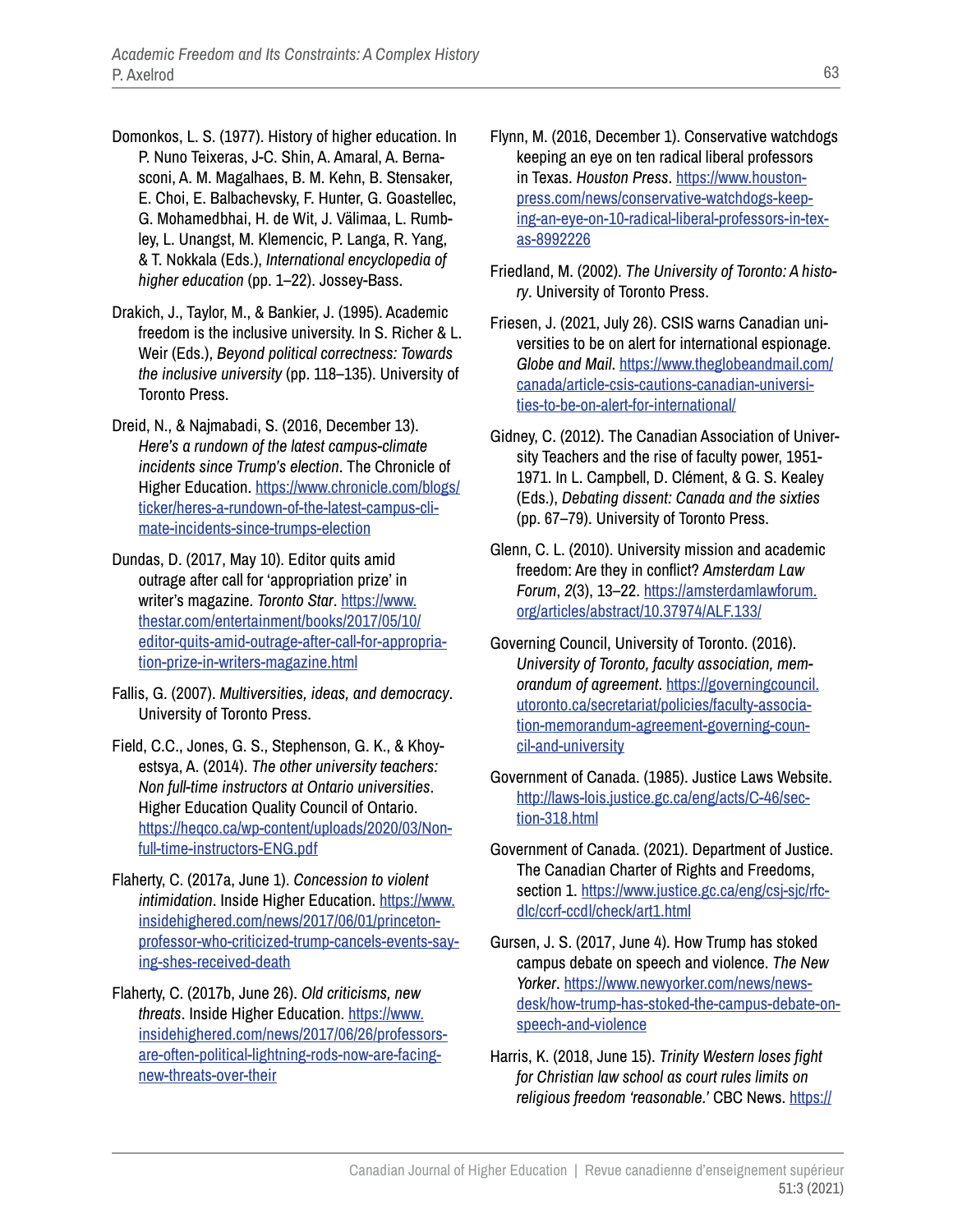[www.cbc.ca/news/politics/trinity-western-su](https://www.cbc.ca/news/politics/trinity-western-supreme-court-decision-1.4707240)[preme-court-decision-1.4707240](https://www.cbc.ca/news/politics/trinity-western-supreme-court-decision-1.4707240)

- Hewitt, S. (2002). *Spying 101: The RCMP's secret activities in Canadian universities, 1917-1997*. University of Toronto Press.
- Higher Education Quality Council of Ontario. (2020). *Freedom of speech on campus: Annual report to the Ontario government*. [https://heqco.](https://heqco.ca/wp-content/uploads/2020/12/FINAL-HEQCO-Free-Speech-on-Campus-Annual-Report-to-Government-December-2020.pdf) [ca/wp-content/uploads/2020/12/FINAL-HEQ](https://heqco.ca/wp-content/uploads/2020/12/FINAL-HEQCO-Free-Speech-on-Campus-Annual-Report-to-Government-December-2020.pdf)-[CO-Free-Speech-on-Campus-Annual-Re](https://heqco.ca/wp-content/uploads/2020/12/FINAL-HEQCO-Free-Speech-on-Campus-Annual-Report-to-Government-December-2020.pdf)[port-to-Government-December-2020.pdf](https://heqco.ca/wp-content/uploads/2020/12/FINAL-HEQCO-Free-Speech-on-Campus-Annual-Report-to-Government-December-2020.pdf)
- Horn, M. (1980). *The league for social reconstruction: Intellectual origins of the democratic left in Canada*. University of Toronto Press.
- Horn. M. (1999). *Academic freedom in Canada: A history*. University of Toronto Press.
- Johnson, L. (2021, May 26). Alberta government orders suspension of new university research links with China. *Edmonton Journal*. [https://](https://edmontonjournal.com/news/politics/alberta-government-orders-suspension-of-new-university-research-with-links-to-chinese-government) [edmontonjournal.com/news/politics/alberta-gov](https://edmontonjournal.com/news/politics/alberta-government-orders-suspension-of-new-university-research-with-links-to-chinese-government)[ernment-orders-suspension-of-new-university-re](https://edmontonjournal.com/news/politics/alberta-government-orders-suspension-of-new-university-research-with-links-to-chinese-government)[search-with-links-to-chinese-government](https://edmontonjournal.com/news/politics/alberta-government-orders-suspension-of-new-university-research-with-links-to-chinese-government)
- Jordan Peterson protest at Queen's University: Lock 'em in and burn it down*.* (2020, March 5). [Video]. YouTube. [https://www.youtube.com/watch?v=xPyP](https://www.youtube.com/watch?v=xPyPSyM3B3c)-[SyM3B3c](https://www.youtube.com/watch?v=xPyPSyM3B3c)
- Kaufman, E. (2020, September 21). *The denial of cancel culture*. Quillette. [https://quillette.](https://quillette.com/2020/09/01/the-denial-of-cancel-culture/) [com/2020/09/01/the-denial-of-cancel-culture/](https://quillette.com/2020/09/01/the-denial-of-cancel-culture/)
- Kimball, B. (1995). *Orators and philosophers: A history of the idea of liberal education*. College Entrance Examination Board.
- Kymlicka, W. (1995). *Multicultural citizenship: A liberal theory of minority rights*. Oxford University Press.
- Laidler, D. (2002). (Ed.) *Renovating the ivory tower: Canadian universities and the knowledge economy*. C.D. Howe Institute.
- Locke, J. (2006). *An essay concerning toleration: And other writings on law and politics, 1667-1683*. Clarendon Press.
- MacKinnon, P. (2018). University commons divided (pp.

75–89). University of Toronto Press.

- McLachlin, B. (2004). *Protecting constitutional rights: A comparative view of Canada and the United States. Remarks of the Honourable Beverley McLachlin, P.C., Chief Justice of Canada*. Centre for the Study of Canada. [https://www.scc-csc.ca/judges-juges/](https://www.scc-csc.ca/judges-juges/spe-dis/bm-2004-04-05-eng.aspx) [spe-dis/bm-2004-04-05-eng.aspx](https://www.scc-csc.ca/judges-juges/spe-dis/bm-2004-04-05-eng.aspx)
- Montreal protesters force cancellation of Netanyahu's speech. (2002, September 10). CBC News. [https://www.cbc.ca/news/canada/mon](https://www.cbc.ca/news/canada/montreal-protesters-force-cancellation-of-netanyahu-speech-1.312529)[treal-protesters-force-cancellation-of-netanya](https://www.cbc.ca/news/canada/montreal-protesters-force-cancellation-of-netanyahu-speech-1.312529)[hu-speech-1.312529](https://www.cbc.ca/news/canada/montreal-protesters-force-cancellation-of-netanyahu-speech-1.312529)
- 'No excuse for what happened': University of Saskatchewan concedes it 'blundered' when it fired prof Robert Buckingham. (2014, January 25). *Star Phoenix/National Post*. [https://nationalpost.com/](https://nationalpost.com/news/canada/no-excuse-for-what-happened-university-of-saskatchewan-concedes-it-blundered-when-it-fired-prof-robert-buckingham) [news/canada/no-excuse-for-what-happened-univer](https://nationalpost.com/news/canada/no-excuse-for-what-happened-university-of-saskatchewan-concedes-it-blundered-when-it-fired-prof-robert-buckingham)[sity-of-saskatchewan-concedes-it-blundered-when](https://nationalpost.com/news/canada/no-excuse-for-what-happened-university-of-saskatchewan-concedes-it-blundered-when-it-fired-prof-robert-buckingham)[it-fired-prof-robert-buckingham](https://nationalpost.com/news/canada/no-excuse-for-what-happened-university-of-saskatchewan-concedes-it-blundered-when-it-fired-prof-robert-buckingham)
- Nussbaum, M. (1997). *Cultivating humanity: A classical defence of reform in liberal education.* Harvard University Press.
- Oxford English Dictionary. (2018). New words notes. In *oed.com dictionary*. [https://public.oed.com/blog/](https://public.oed.com/blog/march-2018-new-words-notes/) [march-2018-new-words-notes/](https://public.oed.com/blog/march-2018-new-words-notes/)
- Perry, B., & Scrivens, R. (2016). Uneasy alliances: A look at the right-wing extremist movement in Canada. *Studies in Conflict and Terrorism*, *39*(9), 819–841. [https://www.tandfonline.com/doi/abs/10.1](https://www.tandfonline.com/doi/abs/10.1080/1057610X.2016.1139375) [080/1057610X.2016.1139375](https://www.tandfonline.com/doi/abs/10.1080/1057610X.2016.1139375)
- Quantana, C. (2017a, April 27). At Berkeley, a speaker's cancellation spurs new battles over free speech. *The Chronicle of Higher Education*. [https://www.](https://www.chronicle.com/article/at-berkeley-a-speakers-cancellation-spurs-new-battles-over-free-speech/) [chronicle.com/article/at-berkeley-a-speakers-can](https://www.chronicle.com/article/at-berkeley-a-speakers-cancellation-spurs-new-battles-over-free-speech/)[cellation-spurs-new-battles-over-free-speech/](https://www.chronicle.com/article/at-berkeley-a-speakers-cancellation-spurs-new-battles-over-free-speech/)
- Quantana, C. (2017b, June 21). Trinity College of Conn. closes over threats after conservative website targets professor. *The Chronicle of Higher Education*. [https://www.chronicle.com/blogs/ticker/trinity-col](https://www.chronicle.com/blogs/ticker/trinity-college-of-conn-closes-over-threats-after-conservative-website-targets-professor)[lege-of-conn-closes-over-threats-after-conserva](https://www.chronicle.com/blogs/ticker/trinity-college-of-conn-closes-over-threats-after-conservative-website-targets-professor)[tive-website-targets-professor](https://www.chronicle.com/blogs/ticker/trinity-college-of-conn-closes-over-threats-after-conservative-website-targets-professor)
- Reilly, K. (2016, December 1). Professors targeted by conservative watchlist fire back: It's obviously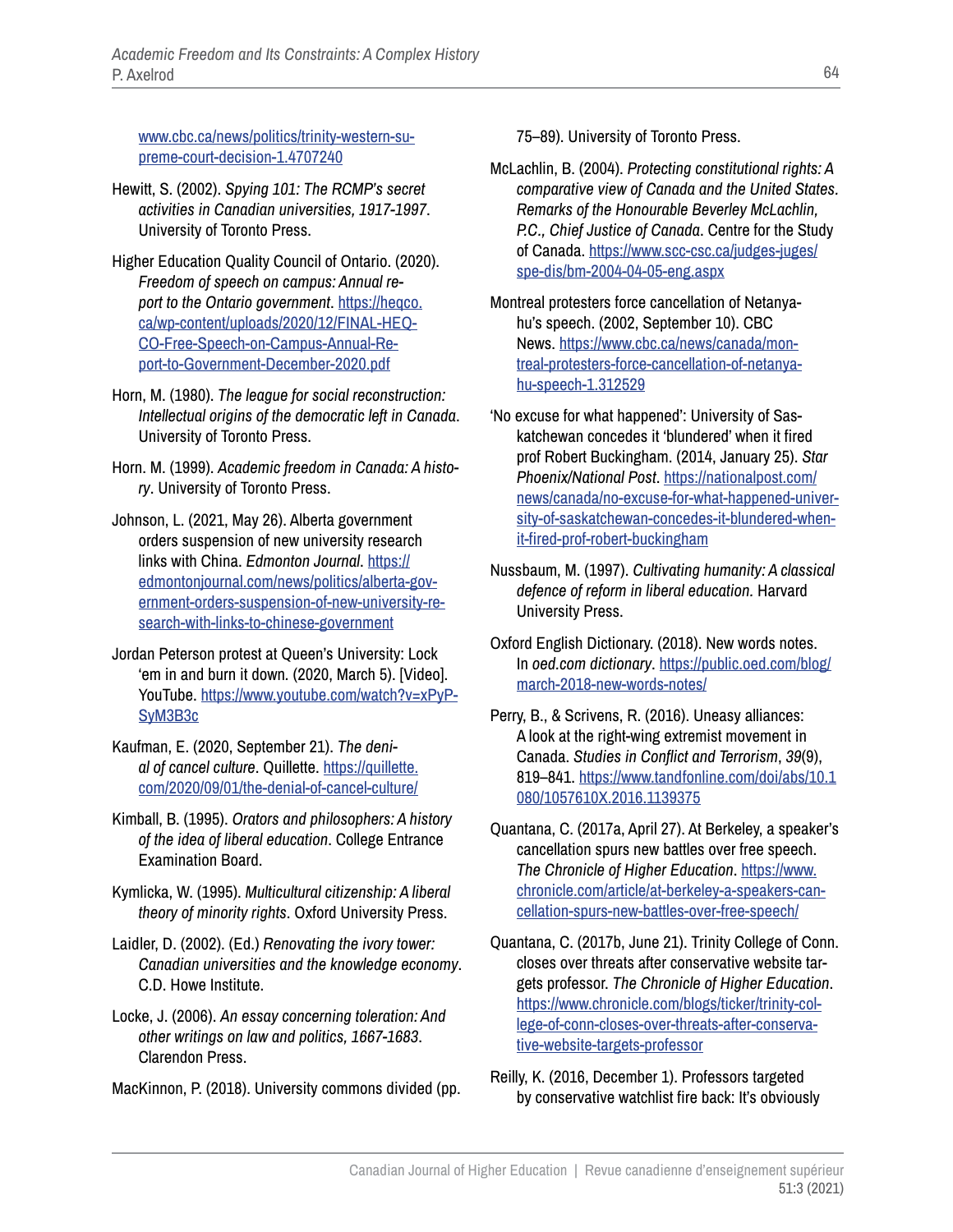an attempt to silence people. *Time*. [https://time.](https://time.com/4588165/professor-watchlist-silence-conservative/) [com/4588165/professor-watchlist-silence-conser](https://time.com/4588165/professor-watchlist-silence-conservative/)[vative/](https://time.com/4588165/professor-watchlist-silence-conservative/)

- Robinson, D. (2019). *Academic freedom in Canada: A labour law right*. American Association of University Professors. [https://www.aaup.org/article/academ](https://www.aaup.org/article/academic-freedom-canada-labor-law-right#.YOuPBS0ZPzI)[ic-freedom-canada-labor-law-right#.YOuPBS0ZPzI](https://www.aaup.org/article/academic-freedom-canada-labor-law-right#.YOuPBS0ZPzI)
- Rogers, R., Taylor, J., & McKelvey, S. (2018, March 1). *Canada: An update on freedom of expression & charter application to universities*. Mondaq. [https://](https://www.mondaq.com/canada/education/678606/an-update-on-freedom-of-expression-charter-application-to-universities) [www.mondaq.com/canada/education/678606/](https://www.mondaq.com/canada/education/678606/an-update-on-freedom-of-expression-charter-application-to-universities) [an-update-on-freedom-of-expression-charter-appli](https://www.mondaq.com/canada/education/678606/an-update-on-freedom-of-expression-charter-application-to-universities)[cation-to-universities](https://www.mondaq.com/canada/education/678606/an-update-on-freedom-of-expression-charter-application-to-universities)
- Sale, C. (2016). "By whose definition?" The University of Saskatchewan's firing of a dean and the textual battle to define academic freedom in Canada. *Journal of Historical Sociology*, *29*(1), 23–41. [https://](https://onlinelibrary.wiley.com/doi/abs/10.1111/johs.12123) [onlinelibrary.wiley.com/doi/abs/10.1111/johs.12123](https://onlinelibrary.wiley.com/doi/abs/10.1111/johs.12123)
- Schmidt, P. (2017a, August 15). Charlottesville violence sparks new concerns about safety during campus protests. *The Chronicle of Higher Education*. [https://www.chronicle.com/article/charlottesville-vio](https://www.chronicle.com/article/charlottesville-violence-sparks-new-worries-about-safety-during-campus-protests/)[lence-sparks-new-worries-about-safety-during-cam](https://www.chronicle.com/article/charlottesville-violence-sparks-new-worries-about-safety-during-campus-protests/)[pus-protests/](https://www.chronicle.com/article/charlottesville-violence-sparks-new-worries-about-safety-during-campus-protests/)
- Schmidt, P. (2017b, June 22). Professors' growing risk: Harassment for things they never really said. *The Chronicle of Higher Education*. [https://www.](https://www.chronicle.com/article/professors-growing-risk-harassment-for-things-they-never-really-said/) [chronicle.com/article/professors-growing-risk-ha](https://www.chronicle.com/article/professors-growing-risk-harassment-for-things-they-never-really-said/)[rassment-for-things-they-never-really-said/](https://www.chronicle.com/article/professors-growing-risk-harassment-for-things-they-never-really-said/)
- Shingler, B. (2017, March 23). *Andrew Potter resigns from post after Maclean's article on Quebec*. CBC News. [https://www.cbc.ca/news/canada/montreal/](https://www.cbc.ca/news/canada/montreal/andrew-potter-mcgill-institute-for-the-study-of-canada-resignation-macleans-1.4037618) [andrew-potter-mcgill-institute-for-the-study-of-cana](https://www.cbc.ca/news/canada/montreal/andrew-potter-mcgill-institute-for-the-study-of-canada-resignation-macleans-1.4037618)[da-resignation-macleans-1.4037618](https://www.cbc.ca/news/canada/montreal/andrew-potter-mcgill-institute-for-the-study-of-canada-resignation-macleans-1.4037618)
- Smith, J. P. (1971). What matters academic freedom? *Canadian Journal of Higher Education*, *1*(1), 5–13. [https://journals.sfu.ca/cjhe/index.php/cjhe/article/](https://journals.sfu.ca/cjhe/index.php/cjhe/article/view/1-5) [view/1-5](https://journals.sfu.ca/cjhe/index.php/cjhe/article/view/1-5)
- Taylor, C. (1994). On recognition. In W. Kymlicka (Ed.), *Multicultural citizenship: A liberal theory of minority rights* (pp. 25–74). Oxford University Press.
- Thompson, J., Baird, P., & Downie, J. (2001). *The Olivieri report: The complete text of the report of the*

*independent inquiry commissioned by the Canadian Association of University Teachers*. James Lorimer & Company.

- Thrasher, S. W. (2017, June 5). Yes, there is a free speech crisis. But its victims are not white men. *The Guardian*. [https://www.theguardian.com/](https://www.theguardian.com/commentisfree/2017/jun/05/free-speech-advocats-black-women-silenced) [commentisfree/2017/jun/05/free-speech-advocats](https://www.theguardian.com/commentisfree/2017/jun/05/free-speech-advocats-black-women-silenced)[black-women-silenced](https://www.theguardian.com/commentisfree/2017/jun/05/free-speech-advocats-black-women-silenced)
- Tiede, H. J. (2015). *University reform: The founding of the American Association of University Professors*. Johns Hopkins University Press.
- Universities Canada. (2011, October 25). *Statement on academic freedom* [Press release]. [https://www.](https://www.univcan.ca/media-room/media-releases/statement-on-academic-freedom/) [univcan.ca/media-room/media-releases/state](https://www.univcan.ca/media-room/media-releases/statement-on-academic-freedom/)[ment-on-academic-freedom/](https://www.univcan.ca/media-room/media-releases/statement-on-academic-freedom/)
- Universities Canada. (2021). *The role of universities in quality assurance*. [https://www.univcan.ca/](https://www.univcan.ca/universities/quality-assurance/the-role-of-universities-in-quality-assurance/) [universities/quality-assurance/the-role-of-universi](https://www.univcan.ca/universities/quality-assurance/the-role-of-universities-in-quality-assurance/)[ties-in-quality-assurance/](https://www.univcan.ca/universities/quality-assurance/the-role-of-universities-in-quality-assurance/)
- Wilson, J. K. (2016). *The changing media and academic freedom: The impact of social media on the faculty*. American Association of University Professors. [https://www.aaup.org/article/changing-me](https://www.aaup.org/article/changing-media-and-academic-freedom#.X9zHpS0ZN24)[dia-and-academic-freedom#.X9zHpS0ZN24](https://www.aaup.org/article/changing-media-and-academic-freedom#.X9zHpS0ZN24)
- Woodhouse, H. (2009). *Selling out: Academic freedom and the corporate marketplace*. McGill-Queen's University Press.
- Zhou, S. (2017a). *Canada's university administrators must pay attention to right-wing activism on campuses*. Academic Matters. [https://academicmatters.](https://academicmatters.ca/assets/AcademicMatters-Spring2017.pdf) [ca/assets/AcademicMatters-Spring2017.pdf](https://academicmatters.ca/assets/AcademicMatters-Spring2017.pdf)
- Zhou, S. (2017b, January 15). *Canadian campuses see an alarming rise in right-wing populism*. CBC News. [https://www.cbc.ca/news/canada/manitoba/](https://www.cbc.ca/news/canada/manitoba/opinion-campus-right-wing-populism-1.3932742) [opinion-campus-right-wing-populism-1.3932742](https://www.cbc.ca/news/canada/manitoba/opinion-campus-right-wing-populism-1.3932742)

# **Contact Information**

Paul Axelrod paxelrod@edu.yorku.ca